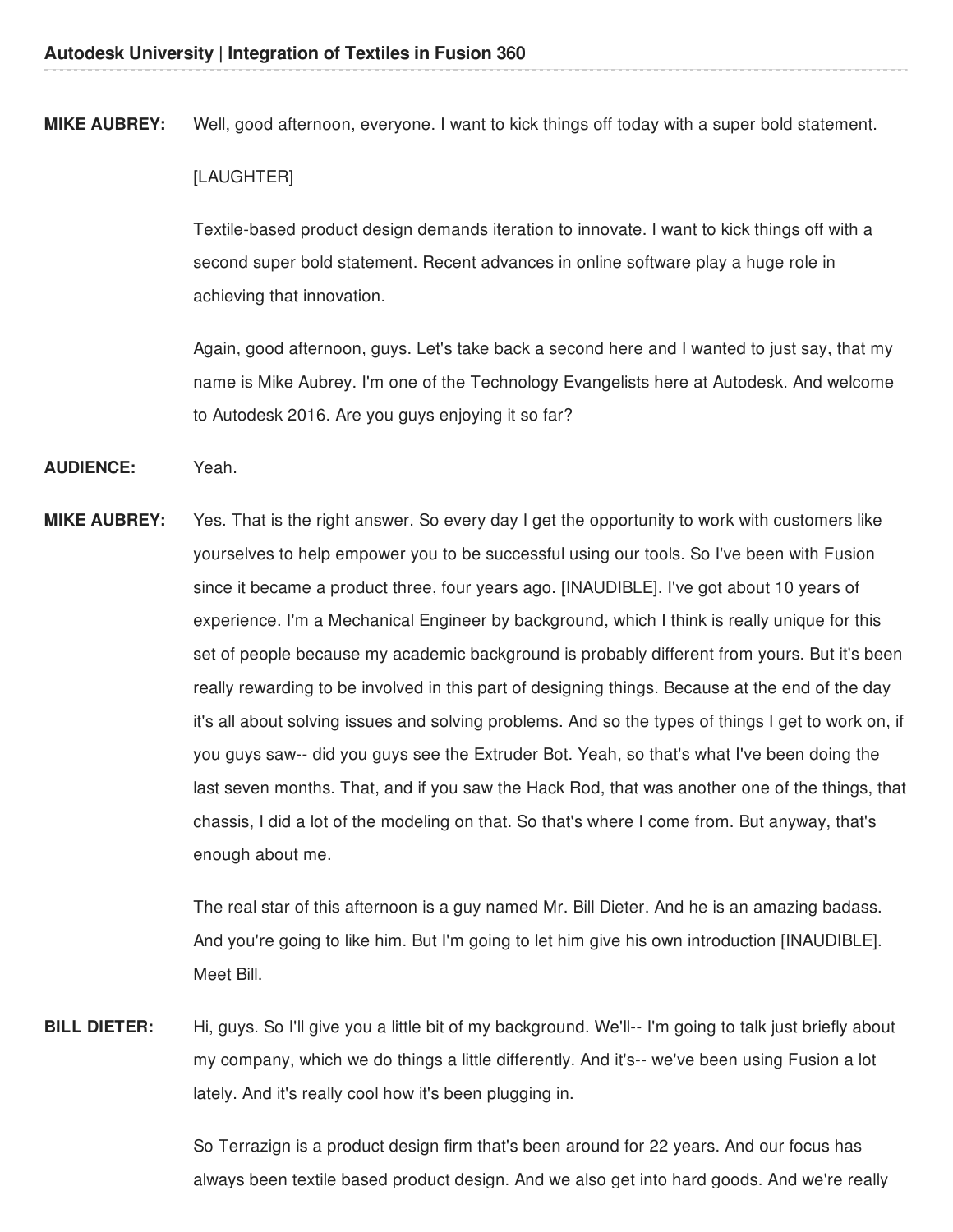interested in that intersection between hard goods and soft goods, and how do all of these things work together? We'll work with all kinds of textiles. So knits, wovens, non-wovens, membranes, leathers, synthetic leathers, there really isn't a material we won't touch. But the- and the projects that we get into are just as diverse. So we'll get into projects that are for consumer electronics, sports and fitness stuff, and aerospace. I've also done automotive. It's pretty much-- we'll cover the gamut, even get into medical stuff. But let's talk just briefly.

always been textile based product design. And we also get into hard goods. And we're really

Oh, let me-- let's hold on that for a second. Actually, can go back a second, Mike? So what's different about us, as a firm, most design firms will-- the client comes in, they'll do a lot of sketches, and then they move into either renderings, or you'll move into CAD, and eventually you'll get to doing some prototypes. You may even send out for those prototypes. We go about a little differently. And there's a strong reason why. We may do few sketches. We basically move immediately into prototyping. And so prototyping is our primary way of drawing and sketching. And that's how we work. And you may say, well, why do you work that way? Because that's not the fastest way to work. Well, working with textiles, you can't-- you can draw it all day-- and I don't care what program you're running-- you can draw it all day. And until you start actually working with it-- because every piece has different characteristics, different stretches, and hands, and thicknesses-- and so we need to experience that and see what's going to happen. So over the years we have just gotten very deep into prototyping as quickly as we can. And we've added in a great deal of process that allows us to prototype very rapidly.

So let's go through some of the types of projects we get into. This is a harness that we did for NASA. And it's used to hold the astronauts to the treadmill on the space station. So the short answer is, why do you need to do that? It's like, well, there's no gravity. They need to work out. And they need the impact of running to maintain muscle mass but more importantly, bone density. So our job is very simple, hold them down. And we're going to hold them down to their body weight. But it has to be comfortable.

So this is a very interesting project that we went through quite a few iterations developing a comfortable harness that hit all of the requirements for flight materials. And that's actually the difficult part of this project is, materials that won't burn. The space station is oxygen rich environment, everything wants to burn. And on that project, we have actually become the manufacturer. So it's-- we're an unusual firm in that we can actually do manufacturing. But our only client that we manufacture for is NASA.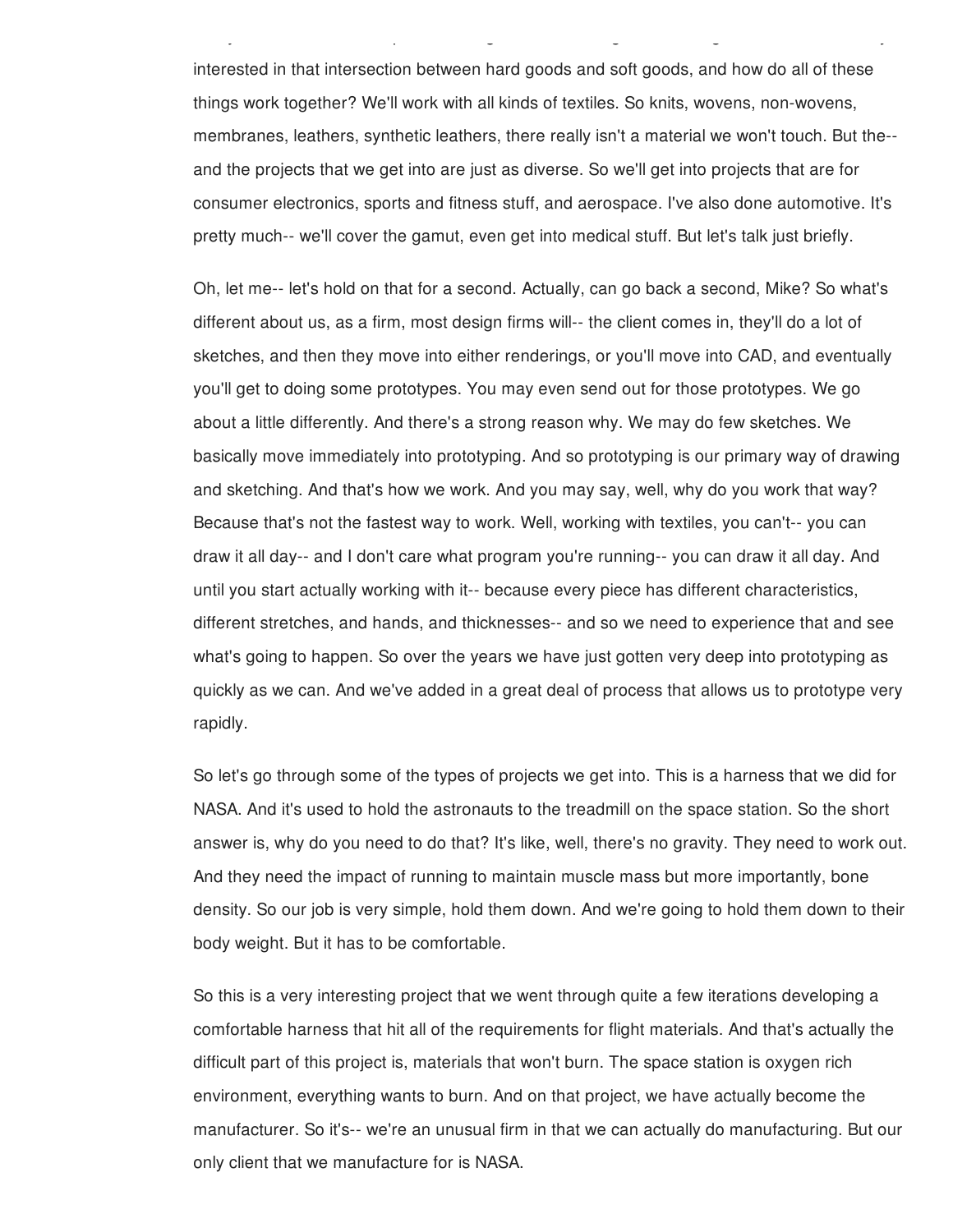Most of our clients are large consumer goods. This is another good example. This is the UE Boom Speaker. And this project, the speaker itself was designed by an outside firm, but we were asked to figure out-- and we'd done a great deal of work with Logitech before. Logitech owns UE Boom, or owns UE-- and they asked us to figure out how are we going to wrap this thing? And this was going to be a very high volume speaker. And we needed to wrap it very rapidly in production. And it couldn't be a fussy thing. So we had two layers of fabric. It had to go in fast. And we went through a lot of different concepts of how to put it on accurately and quickly. And we ended up going with, actually loading the two pieces of fabric, in our injection molding equipment and shooting [INAUDIBLE] strips that allow it to just snap into place.

So we're looking at things beyond just sewing and bonding. And we're getting into all kinds of interesting processes. This is another one that's a good example. This is a new football helmet that is just now coming out on the market. And it's the Vicis helmet. It's a double shell helmet. And it's all about protecting the brain from football impacts. And we were very involved with the innermost padding system, which you can see up in the middle. And we went through a lot of tooling to figure that out and a lot of experimentation with different types of foam and in different impact tests as well. And we get into all that.

So our-- to do this, we have a very extensive-- if you're familiar with Pier 9, we have a facility very similar to Pier 9, except we go much heavier on the textile side. We have a very extensive machine shop. We get into water jet cutting, and laser cutting, and almost anything you can imagine, press brake, tube bending. And on the textile side we'll get into compression molding, and bonding, and fusing, and RF welding. And we play with it all. So we're a very vertical organization, in that we can do all these processes in-house. And for us, that's important because it's a big sketchbook. And that's going to be important for what we're talking about today, which is iterating quickly to try patterns, and getting into complex patterns, and then building them.

So we keep a lot of materials on hand. As we work through a project we'll start working with the mills to bring fabrics in, specifically for a project. But we also want to be able to play. And then our designers also work the whole way through a project. So for us, this iteration process is about exploration and learning how you're going-- the things you're going to learn as you go through the process. So our designers will actually be running the machinery as well and building everything. So we don't hand things off down the line. You stay with the project the whole time.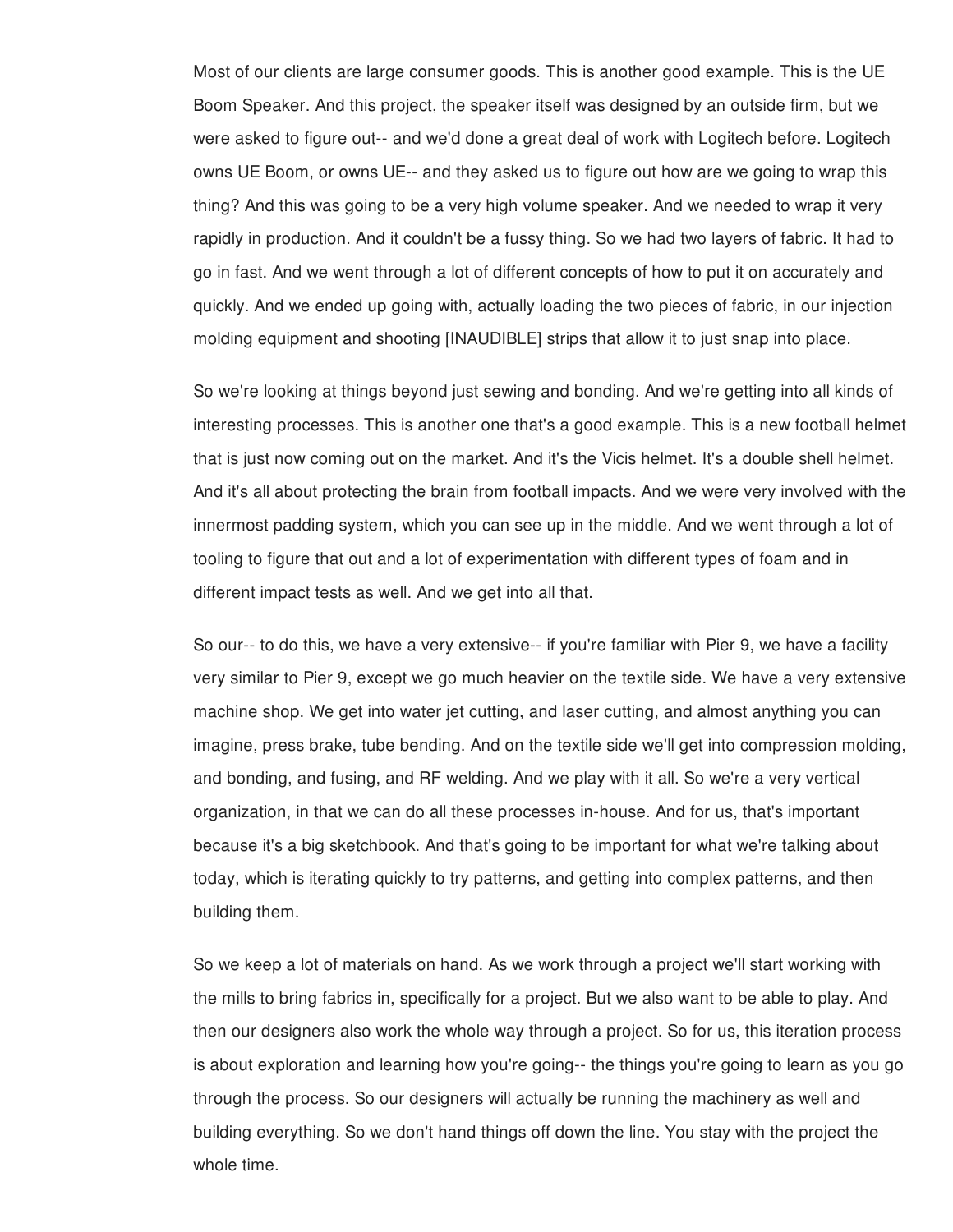**MIKE AUBREY:** All right, time end. Why are we here? You guys know us now. Let's but what we're going to go through the class. So the objectives in this class today is, we're going to be showing you a workflow that we lovingly call, Project Vest because we made a vest. And the idea is, we wanted to build something functional, that everyone would easily identify with, and demonstrate how we could do a digital patterning workflow that was achievable-- with the caveat being, can we do it using almost all cloud software because Spoiler alert, I work for Fusion.

> We're both based in Portland. We've got to be good friends over this stuff. And it was so rewarding to go out there and do real work with all the great people working in Portland. And this has been a really rewarding class to prepare for because I feel what we're about to share with you guys today is something that is-- it's frankly, it's red hot. When you look at the techniques that we used to do this, you're going to able to see applications of like, yeah, I've seen some tools approach it that way in the past. But then you remember one, how difficult they were to use, how disparate they were from the next tool along in the process, and then also, frankly, the cost.

This workflow we're showing you today literally didn't exist a year ago. And we're going to be showing you four different tools. And we'll get through what they are. But, yeah, as we're going through this, our point today is, we want to leave you guys inspired to go do product design with textiles and use some Fusion on the side, huh?

So everyone be cool. The first question I always get in these types of presentations is, can we have the videos? Yep, you can have the videos. Can you have the data set? No, you can't. This guy is proprietary. But this workflow-- hopefully, you guys take a look at how we got the scan. And if you guys are freaking out and you need your own human body stuff, I can help you go to GrabCAD and find one as well. But, yeah, we can't give you the actual data set. So as I said in the first thing, everyone be cool and we're going to have a great time.

Before we go too far, one of the things Bill and I were curious to know is a little bit about your backgrounds. I mean, how many people in here use Fusion? Yeah. I told you.

- **BILL DIETER:** Awesome.
- **MIKE AUBREY:** I told you. I told you. Good. So we're going to have a great time. How many people are directly involved in product design and textiles? OK, not as many.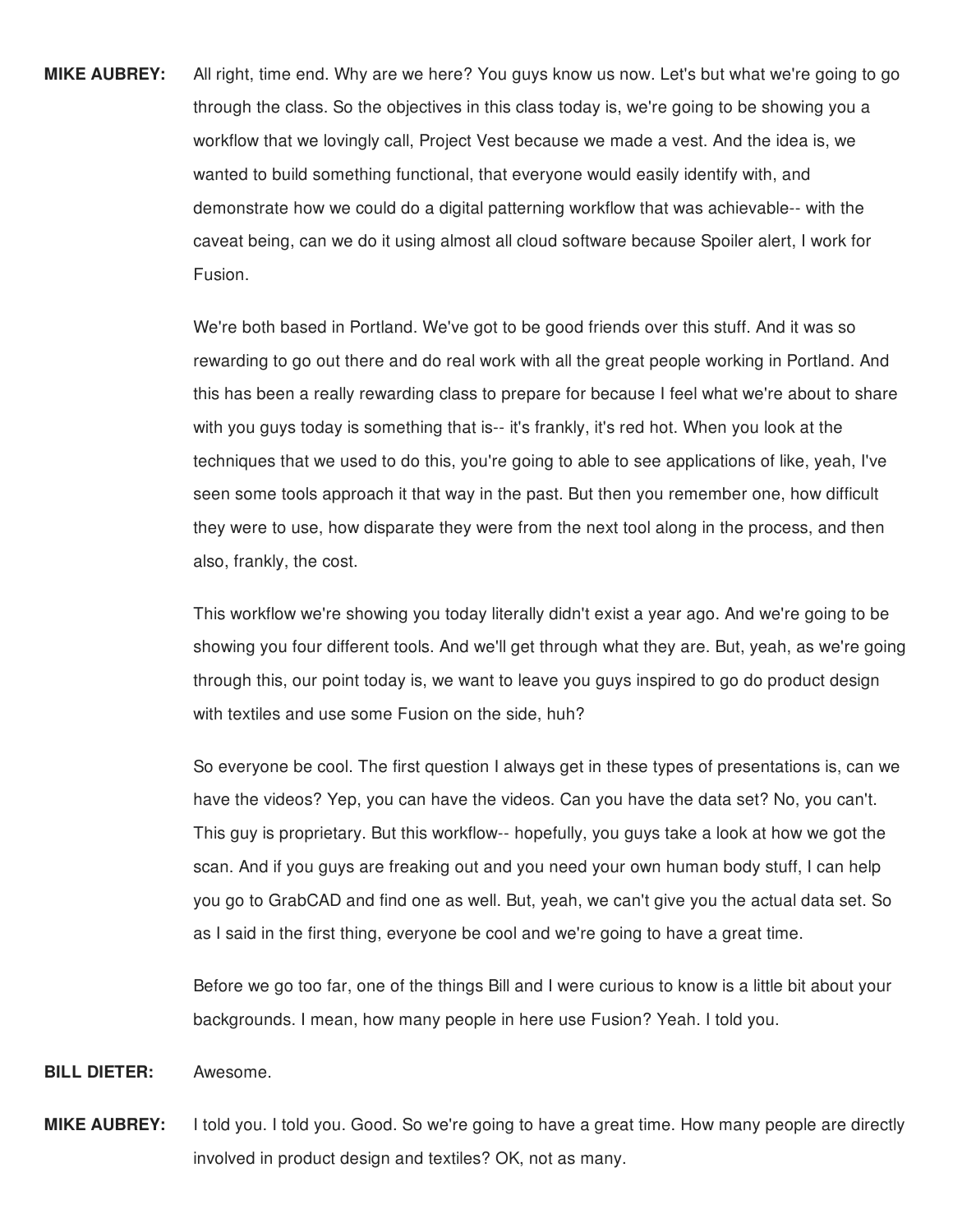**MIKE AUBREY:** OK, this is good. So we'll try and curtail our speaking to be as educational for some of the new people that want to get into this stuff. I know there's a couple. [INAUDIBLE] on this.

> Let's jump into it. So I guess, we always have to start off with why bother doing this? The textiles designing with patterned fabric stuff, that's existed for literally thousands of years, why change? Bill?

**BILL DIETER:** Well, I mean, as Mike said, it's 1,000 year-- I mean, we even know how old it is. But it's one of the oldest industries. And what we're seeing today is, we've got to move very rapidly to try things and experiment. And the number of materials that are being developed and what's happening on the digital side where we're starting to incorporate stuff, we've got to get in, try stuff, drop in circuitry, and see what that's going to do. Can we get to the fit we want? We get into a lot of wearable stuff. So we want to iterate quickly. And so using digital patterns and building models that are going to allow us to tweak those very quickly, we may spend a chunk of time, just as we would in more traditional patterning sense, building that first model. But after that, we're going to move very quickly and spit out a lot of series of patterns.

> So as we started to imply, the industry is changing. It's evolving. So textiles used to be kind of a forgotten process. And there's a lot of people that just do not understand how fabrics, wovens, non-wovens, and knits are even made. But you're starting to see a lot more in the press. And there's several different things that are making that pop to the forefront. One is, things like embedded electronics. So you're seeing things like Google and what they're doing. And Google is by no means the only people working on that. They just seem to grab the press headlight on that one. But it's-- what they're doing is some very exciting stuff. You're seeing consumer electronics moving very heavily towards textiles. As things get smaller it's-- they become much more personal items. And so there's that tactile feel of textiles or leather. And so, how does that incorporate into the electronics that we use everyday? So it's a tactile piece.

> And then, of course, the apparel side and the foot wear. We're seeing footwear with 3D printed outsoles. Nike's doing Flyknit uppers, which have completely blown the knit industry upside down. No one's quite sure what's happening there. But it is-- there is a complete revolution just within knitting. And so it's all very exciting stuff. And it's all moving very rapidly.

And so what we're going to look at today is, we picked a vest. And that vest represents an on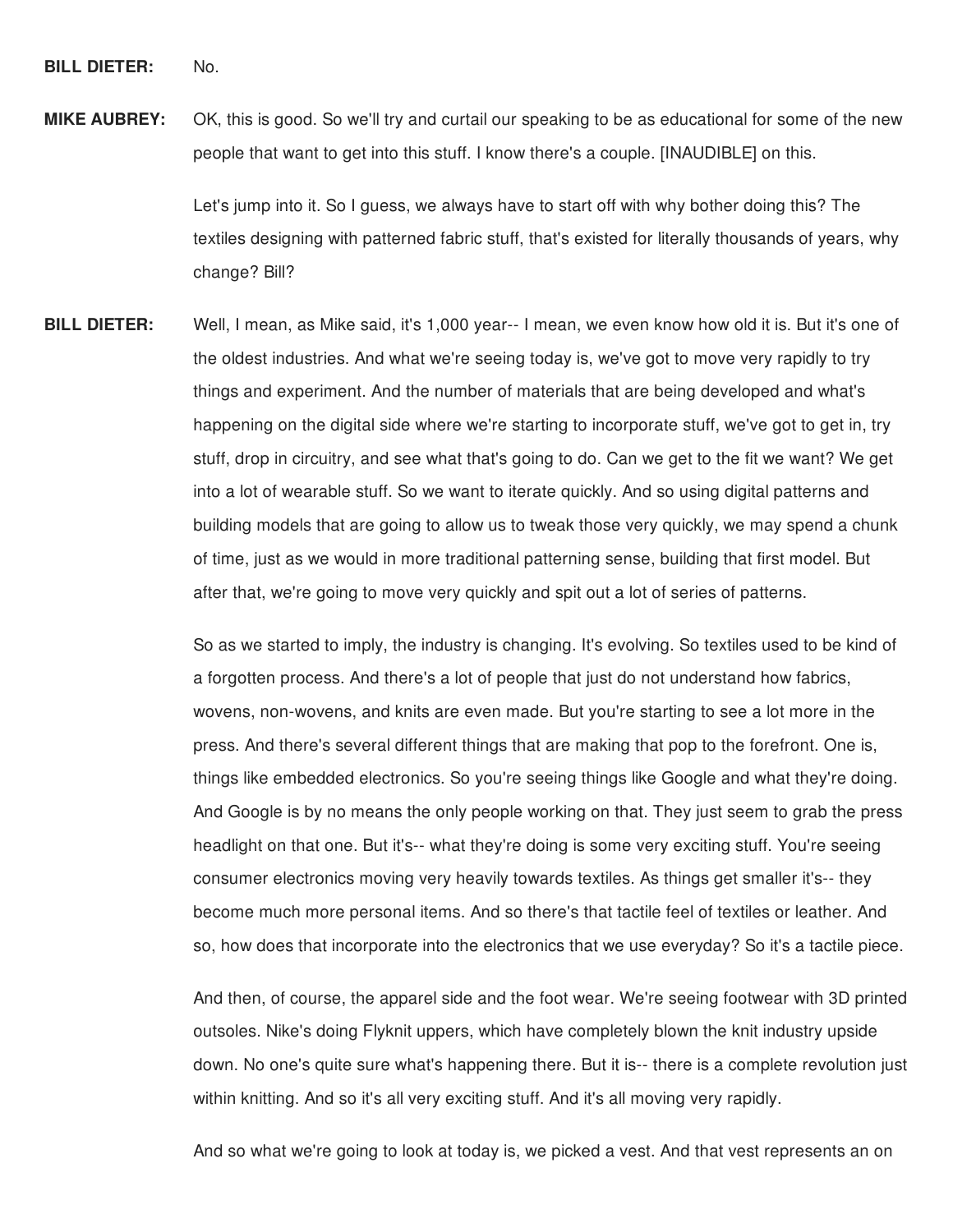body piece. And it could be anything. I mean, if we were doing a band that we were going to monitor with, that's an on body piece. So we just picked this as a piece. But we also wanted to build a vest that had a lot of details and stuff. So it's got to the evolution of a bag. So we're showing zippers and stuff like that being put in as well. So there's layers and stuff going on, which is where it gets more complicated. And we want to see what that workflow looks like to really push that through the system of something that's more complex. So packs are pretty complex. T-shirts aren't that hard, in terms of nailing it, in terms of the number of layers and stuff.

So-- is this you?

**MIKE AUBREY:** It's you.

**BILL DIETER:** It's me. OK. [LAUGHTER]

So Fusion-- and let me just say, Fusion is pretty new to me. I started working with these guys-- I wasn't even really aware of Fusion till April.

- **MIKE AUBREY:** That sounds right [INAUDIBLE] April.
- **BILL DIETER:** So somewhere around there I had been looking at stuff other than SolidWorks. We'd been using SolidWorks and Rhino quite a bit. And I just wanted to see a different workflow. And SolidWorks wasn't giving us what we really needed in the speed. And so I started doing kind of exploration of what was out there. And someone said, you've really got to check out Fusion. It's pretty interesting.

And so Mike Prom and Mike Aubrey came over. And we spent two hours. And I was like, I'm in. This is-- I can do something with this on the textile side. And so, as I'm speaking, you're going to hear me probably mispronounce-- not mispronounce-- but say things with the wrong terminology because I'm still not-- I'm an expert user, whereas Mike knows everything inside and out.

But what's been exciting about Fusion is how fast we can move in it. And it's a very forgiving platform. And we're able to get into compound curvature stuff and surfacing that in SolidWorks would have been very difficult. And then the collaborative side, we're finding really awesome in our studio. Because we'll just walk over to someone's terminal, and just pop it up, and like, yeah, that's what I was thinking. And so there's none of this, oh, I've got a-- what file version are you on? And that part has been tremendous. So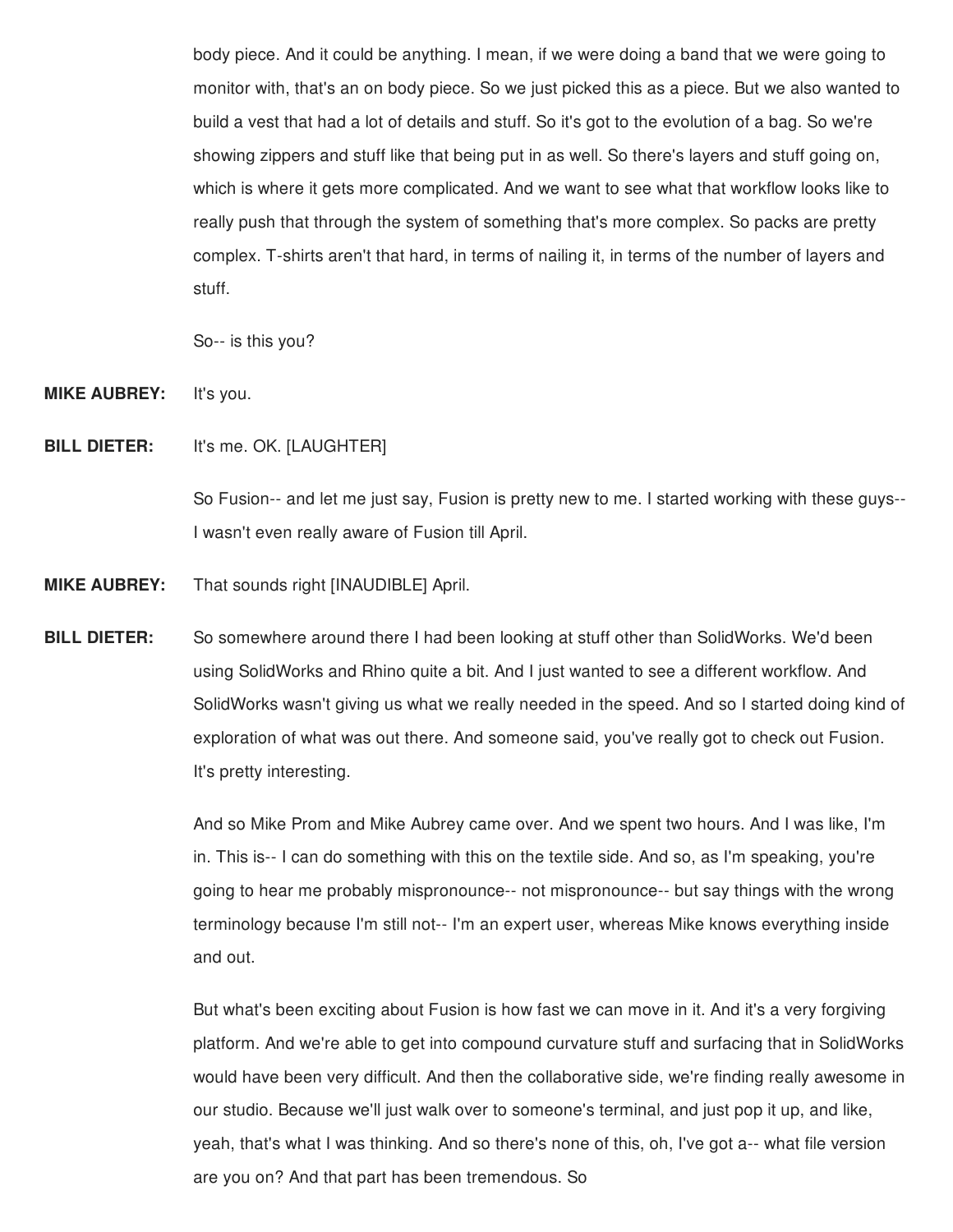**MIKE AUBREY:** All right, guys. We're now to the meat part of the meal, Project Vest. So as Bill was talking about, we started Project Vest to uncover and validate commercially viable ways of using our tools. And so we wanted to create something that was easily recognizable and functional. And over the course of months-- we've been hanging out a day a week. We'd go over and just kick some time and try things. And we-- it was one of those things, fail fast. Iteration was one of those initial things we said was important. We've come up with this amazing process for you. And this flowchart actually is what we're going to be running you through today in this presentation.

> So let me just run you quick through what the steps are. And then we're going to dig into the stuff. We have example video to share. And it comes up with this idea that you begin with what you originally get specked out from your customer and what they give you to work with. So this is in the form of digital models, or maybe they actually give you the mannequin, or the test subject to work with. And from that you move into a designing phase where you are designing upon that digitally provided asset. And then from there, that is what actually becomes what you then infabricate from. It's not a disparate process. It's connected. And that's why we'll-- we'll get to our ExactFlat friends here who want to do it. And then we're moving on to the point where you're trying to move through these iterations quickly. So we talk about being a use cycle of like, you're trying to get first, does it fit? That's one of the theories we'd get. It doesn't always fit. You get through that one and then after that, it's just all fun. You're going into details. You're out and pockets. You're adding zippers, all that amazing stuff.

And that is Mr. Burns, by the way, if you guys notice that little Easter egg.

- **BILL DIETER:** He has his vest [INAUDIBLE].
- **MIKE AUBREY:** So there are some software tools we're going to be showing you today to give you a little foreshadowing of stuff. If you guys saw any presentations-- I know a couple of you guys were in an Autodesk ReMake session this morning. This is going to be more of that. And it's all good stuff. We'll be doing some Fusion. We'll be doing some ExactFlat, which is our third party partner here, we're thrilled to have working with us. And then we're going to show you a really interesting workflow that Bill uncovered along the way about ways of making his own custom mannequins using a tool called 123D Make. We've got actually, a lot of really exciting workflows here to share with you that are part of this bigger process. We're really proud to be presenting it to you. And we hope you get some value out of it.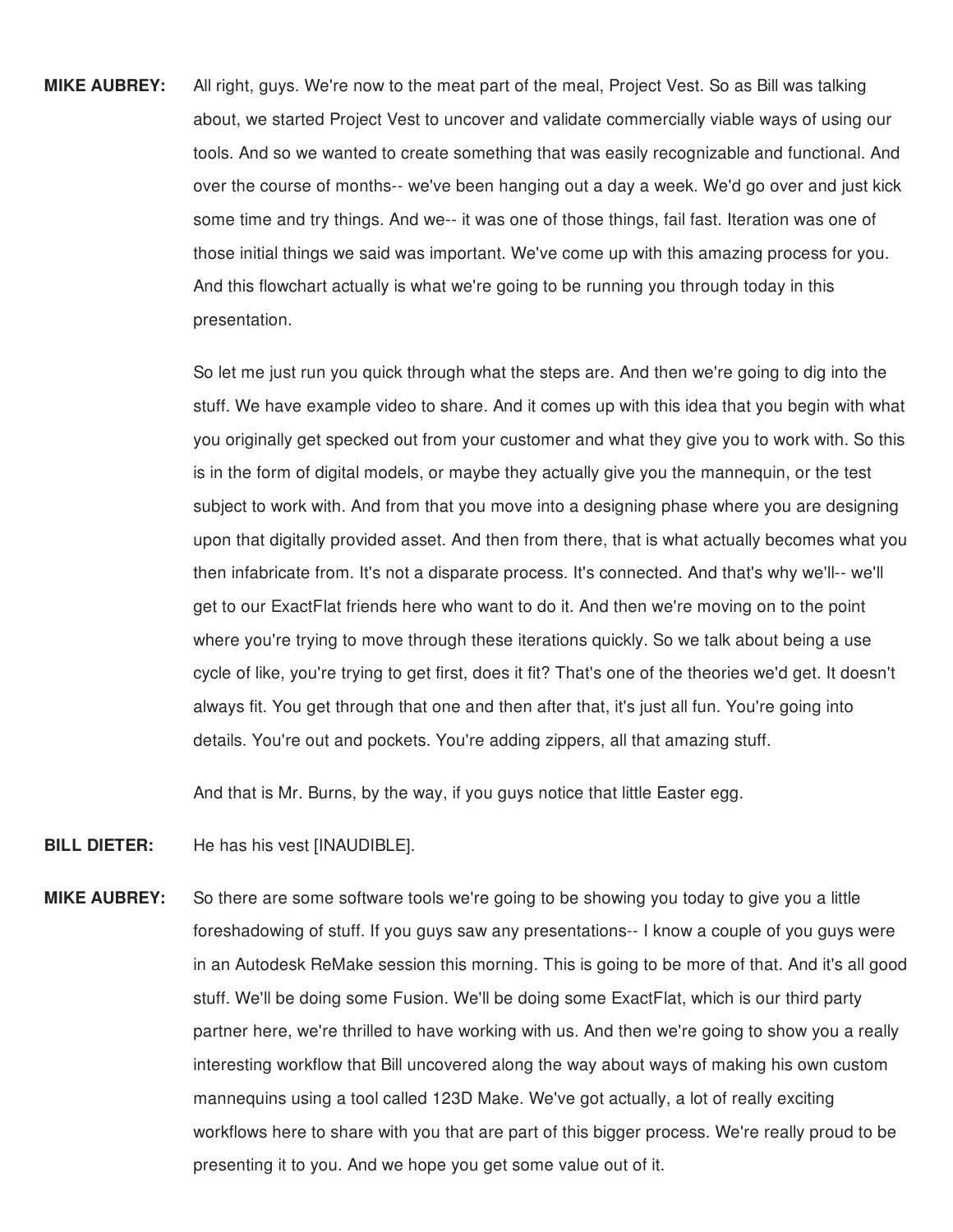So the first section that we're starting off is, what is the forming process? So this is when you're working with the customer, you're going out there, you're gathering all those initial details of what you need to create, but then also, they give you something to work with. There's an assumption-- in the past it was like, OK, here's our model, or here's someone that you're going to be designing to. And our model today, I want everyone to meet Dave. Dave is a size medium, literally he's a size medium. And that's what we're working with. Bill's customer has these digital assets that they're provided. And what we're doing in the forming phase is that we are preparing our digital asset to be useful in the designing phase and the manufacturing phase.

This is different from conventional ways of doing pattern design because, in those ones, you're talking about laying, draping stuff over top of the mannequin. In this case, this literally is the mannequin. And so we have to treat it that way. Now the advantages to doing it this way-- I mean, it is more work up front. You guys will see it and drink the Kool-Aid hopefully, on it-- but the reason why-- I always remember why-- is that this can be used again and again. Once you've got this, you don't have to do this phase again. The next one is just instantly customizable because how many of you are actually an adult medium? And then the other thing, of course, is it's-- yeah, OK, one. Smart [INAUDIBLE].

## [LAUGHTER]

- **BILL DIETER:** Liars, you're all liars.
- **MIKE AUBREY:** And then the third part is, of course, it's infinitely historical. We had a slide here where I was talking about-- I had a creepy closet of mannequins that go in there and Bill told me to take it out because it was too scary. But you can just store tons of these things. So what we're going through in this phase is actually a process of saying that we need to take this, a mesh-- when we talk about file formats being an OBJ or an STL, those are what they most commonly come in. And we're moving it through this process of going in-- there's a conversion process to get it to Fusion. It's saying we take it from an OBJ to make it a quad-OBJ. That's literally as much as you need to know about this, by the way.

And then we're in the fun stuff, where we're in Fusion. We're making sculpted, the file format there is, it's called a T-spline. But that's where you get to move. And in this case, we're going to be refining or removing detail to make it more idealized for actual design. And then from there we move into where we're actually designing. So we're in boundary representations,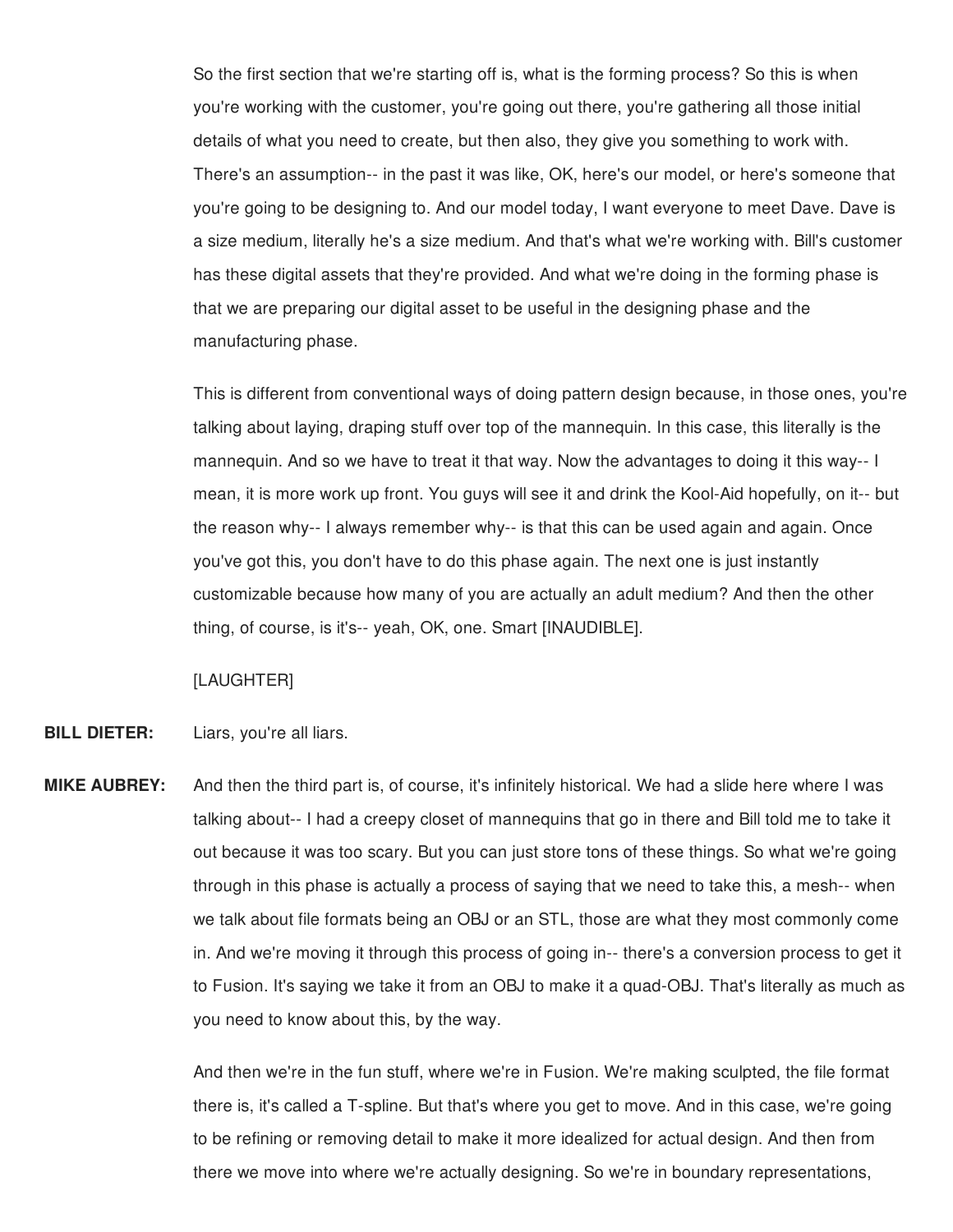that's solid modeling. And then from there, that's where we go and we actually extract our services, which are also [INAUDIBLE]. They're just the services. So there's some technical terminology. I don't think you have to know much more than this to go through it. The devil's in the details, of course, and how you apply the different tools.

I mean, it is-- it's CAD modeling. And as I've said to Bill along the way, I can't think of any geometry that's harder than this from a modeling perspective when you think of all the crazy curves and the different shapes that come from it. I mean, this is some heavy stuff you guys deal with on a day-to-day basis. So I guess, props to you guys for digging into it. And we're not doing digger's here.

So in this phase, the forming, the preparation is everything. So everything compounds upon itself. So the further we go-- you might not notice a huge difference between these two models. But one, it determines how adaptable they are when we go to design. And the other one determines on how we're able to actually make them. Let me show you the examples.

So this extra detail right here represents a lot of these-- they're called star points, and we'll just go with them-- but if you're going to go and move different cuts between these different services that can cause instability in the models. So the less surfaces you can have in your upfront model, the more flexible and adaptable-- which was the point of why we're designing digitally in the first place. So do yourself a favor and invest the time to clean those types of things up.

The second thing you'll notice here, which might not be as easy to notice is, you'll notice that this guy's all super ripped out. He's got these sweet six pack abs. This guy's a little bit, well, it looks like he's wearing a shirt. Remember that the digital mannequin is literally going to become the textile. So you can't have all this crazy stuff. If your fabric isn't actually going to drape that way, you don't want your mannequin to have that. So those are two things that you have to look for when you're creating them. And so let's go through the workflow of what that would look like.

So we're going to be going into a tool that's called Autodesk ReMake. And what we're doing here is, it's basically the intermediary software that will allow us to prepare ourselves to go to Fusion. So I'm going to jump into this guy. So this is going to be the end result of what we finish with. And starting out, we use ReMake first off as, we call, a simplification tool. Fusion really likes to have less than 10,000 facets. I know it can do more. But ideally you want to have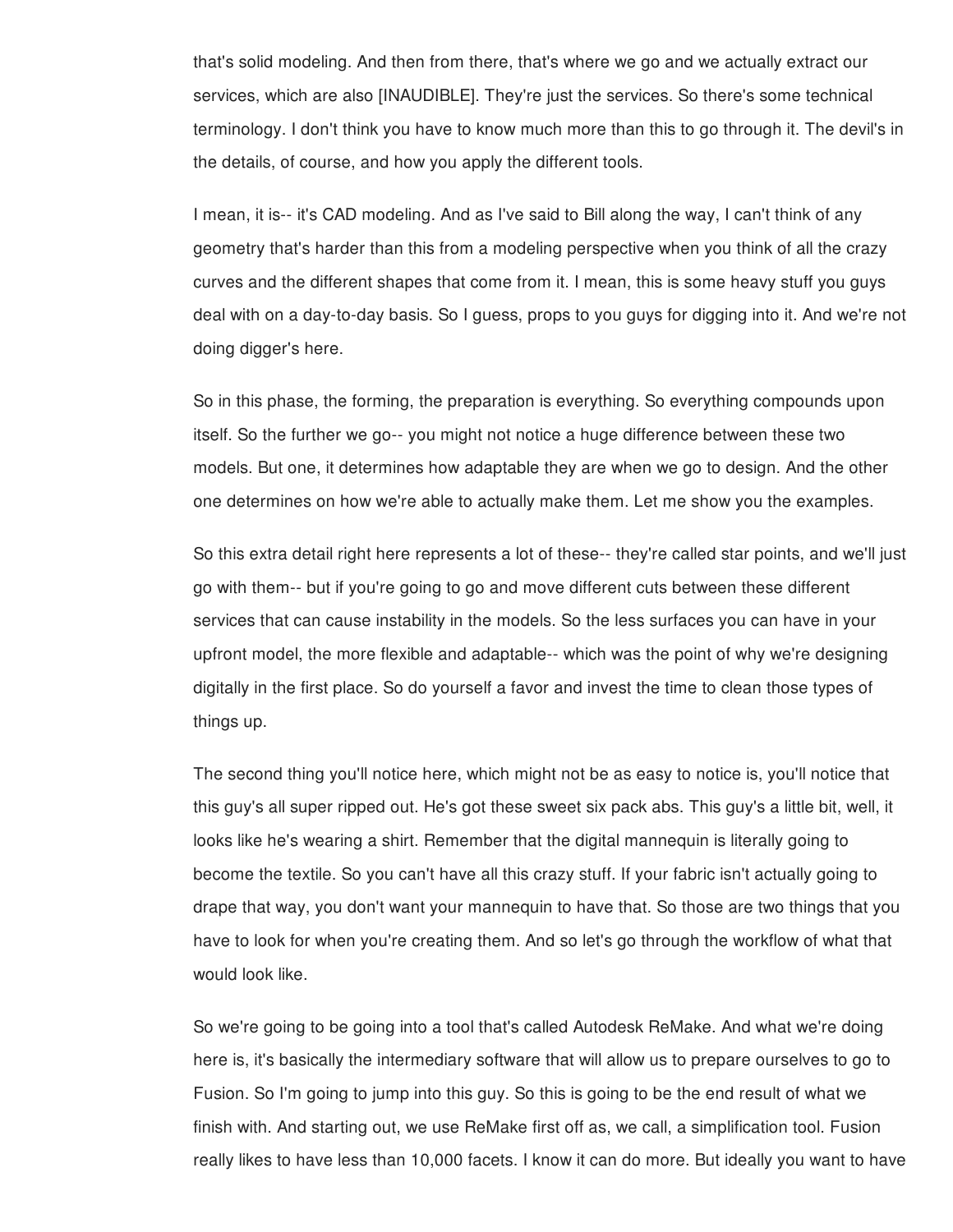less than 10,000 connections in there. And that's going to help out with your graphics card.

So the first thing I'm doing here is, I'm using ReMake to decimate the model. And so, in decimating, you're removing enough detail that it still resembles what you originally had in it but you aren't bogging down your computer with all the extra detail. So that's one of the first things. You use ReMake just to decimate. The second thing you're using this thing for is, we're going to export it. And so you see right here is, it's just-- we're changing it from an OBJ to an OBJ quad. So what that actually is, is you see how these are all a bunch of triangles-- it's called a tet mesh [INAUDIBLE]-- the sculpting part of Fusion operates off of quads. And so, by going and making this conversion to quads, we now have a scanned model that we convert to something that we could actually design in Fusion. This is magic.

### [LAUGHTER]

It's for anybody who has ever played around with getting scan data into a parametric modeling tool. What we have right here is, you go into Fusion, you import that OBJ quad. And then up here there's the convert button. And we go to say convert. And it'll pull itself in. So the stuff that you've got to be careful here-- remember, you do want to remove as much detail as you can get away with because that'll make it faster. But then once you have it in, it's really-- it's there. You're playing with it.

And so, now that we have it here, we now need to see, what can we actually convert to make it into a boundary rep sawed-- remember, the stuff that we can actually design on. So the first thing I'm going to do here is just say, finish it, and take a look at it. Over the last year, we've actually built in a lot of tools within Fusion to help identify some of those problem surfaces. So it's when things right here-- you'll see like, right here on this knee, there's a-- can we see these edges come together, those little points right there-- that's called a star point. And so what a star point is, is I mentioned how quads are squares. Well, if those squares aren't able to perfectly lineup, they have to converge. And you'll see five have to come together. And that's actually where the majority of these challenges come when you're going to convert to try both simplify for designing flexibility, and then also for manufacturing facility. You want to eliminate those.

So in this video I'm going to show you two techniques of what I was able to do here to eliminate those star points, the unnecessary ones, some of them you need. So the first one is, let's simplify the model. So here we're designing a vest. So I literally don't need some of that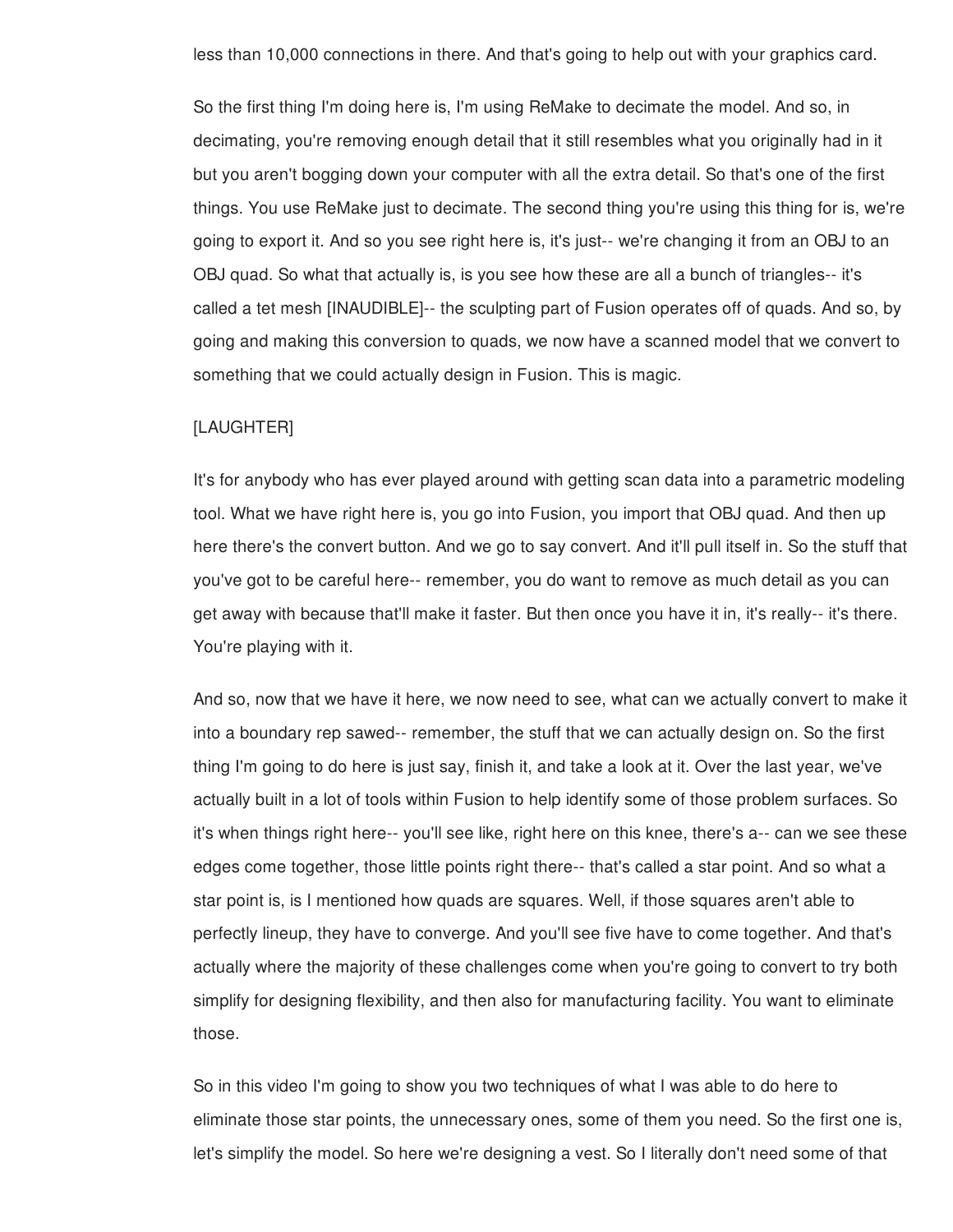geometry that actually in all irony, is giving me the trouble. It's very convenient that it's the knee that is the problem. So let's just get rid of the knee. So where the technique comes in here, rather than just windowing the whole thing, like, just lop off half of it-- that actually takes about two or three minutes to do if you've ever tried to select that many t-splines at once-- but what I'm doing here is, I'm actually just double clicking in a circle to get that whole loop. I'm deleting that. And then down up here you'll see it actually creates basically, five bodies where there was one. And where that gets awesome is that when you start to delete them, it happens quickly. So just from a Fusion efficiency standpoint, this is a much better way than just going and windowing half of it.

So the next thing we have to do is, we're going to look and see-- because this thing is symmetric. We are still going to delete half of it-- which side is more problematic than the other. So you see, now it converts to a BRep. And you can see that the left side has a couple of extra star points, the right-- yeah, the left side, stage right. We're going to get rid of half of it. And we're going to then, go and troubleshoot the remaining ones. So in this case, I'm going to go through and get rid of the first half. So here it goes a lot faster because just there's a lot less surfaces to eliminate. And now we have-- I'm going to show you two techniques to eliminate the final star point that we need to get rid of. So this one you can see, just down up there. That's what we're going to get rid of.

The first technique is one where we're going to be building out some geometry and we're going to weld it together. The second one is, is we're going to actually remove geometry and then use a patch. So we'll run through two. These two techniques really are all you need to do. And it's-- yeah, so this first one is, I've gone and-- in both techniques, you delete the start point-- and so that's what I'm doing here. So I can see above it how there's two different squares. So now I'm going to actually just use that Alt-Extrude in the sculpting environment to create two new faces. And then I'm going to use an Insert Edge below it. Now I have an equivalent amount of surfaces. OK. We'll just go use weld. And like that, we've got rid of our star point. I think that's pretty clever about going through that.

But wait, there's more, so, another way to get rid of that quad in this workflow, if we delete some of the detail. So just double click on that edge and delete that. Now we really only need one. And we can use create face to get rid of the star point. There's two techniques you can use on much more complex, crazy stuff. And then we can add that geometry back in, if you want to have a-- t-spline's really reward evenly spaced surfaces [INAUDIBLE] so we can put it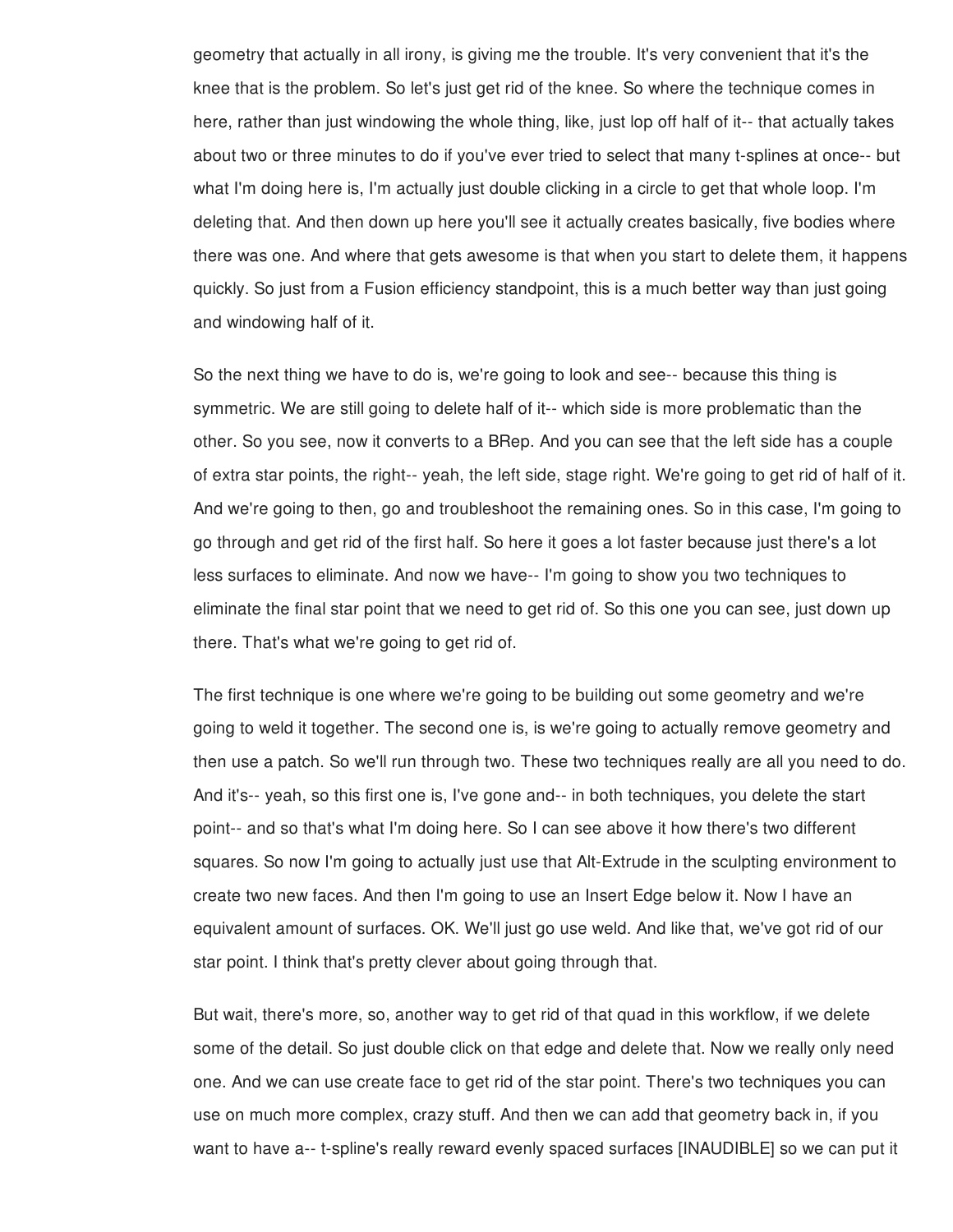back in. But we'll see-- see the difference when we convert it, how, whereas before we had this segmented up set of surfaces, and now we have one nice ISO body that goes through it. This is going to pay dividends down the line. And now, from this point, it's just all gravy. We're going to go and we're going to mirror it. We're going to do a bridge to connect things up. And then we're going to create that into an actual solid that we'll then go and start designing from.

So some stuff, just some of these quick little fun things, interesting stuff. When you mirror it- because you know you have an equivalent amount of sides-- bridge is one of those tools that I really enjoy using because you know it's going to work. That's one of the ways that bridge works. So we can just go in there and connect it up. I kind of like this model, how it turned out anyway, it looks like it's already got a jacket thing going on. We might have just made that instead.

## [LAUGHTER]

Yeah, so that's basically the workflow here. That's the workflow it takes to make it so you can design upon it. Remember, I talked about how we also need to make the design so that you can manufacture from it. And so, what we have here is, we still have Dave in all of his infinite athletic glory that isn't going to be transferable to it. So here, I've just got a little bit of cleanup work here on the final end. Let me push this forward. Don't mind the man behind the mask. And what we're going to do now is, we need to remove some of the extra, I guess we'll call it the lumpiness, in there. We won't keep giving him credit for that. And so what we can do within Fusion now is that we can use some of the surface analysis tools to help us identify where certain geometry is that we'd like to remove.

So under the insert-- sorry-- under the inspection options, you can see a couple of different tools that are really useful. One is, in this case, just the curvature. So this shows the absolute curvature. So you're looking for individualized hotspots and things. And the other one is, draft analysis. And the difference between the two is, draft is you actually give it a plane and it'll tell you about the rate of change along the angles. Both these are really useful for figuring out where the differences are. And so the ways we can remove some of this extra geometry, in this case, it's a simplification workflow. I'm going through and I'm removing just some of those different lines. And you see right there, as the colors start to get simpler and they're more uniform, it's getting smoother.

The other stuff we can do is then, using edit form. Just by going and choosing the different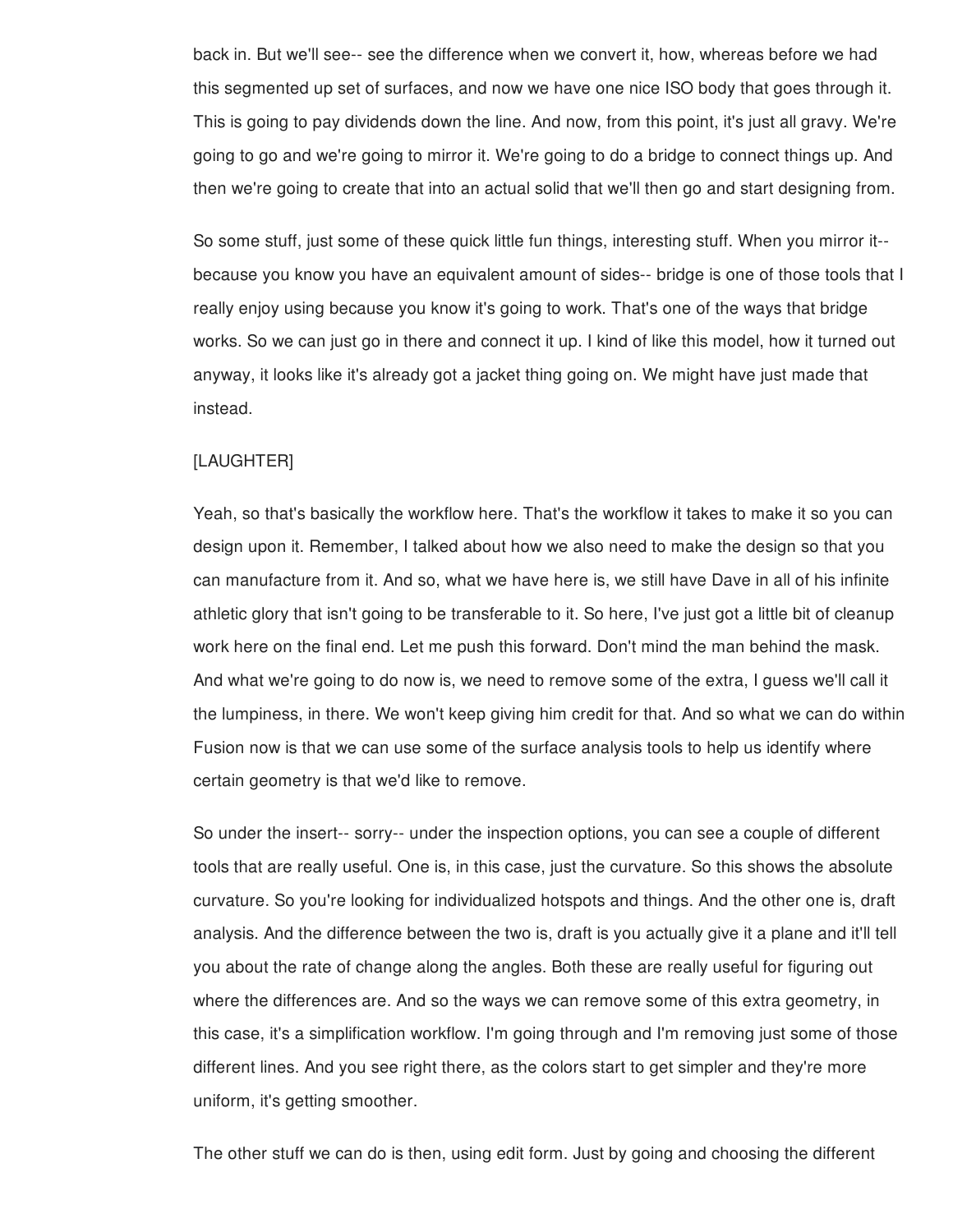nodes you can go and select those points and then just rock your way back and forth. You're not going to be able to get rid of all of them, nor do you want to, because the curvature is what makes your model. But just from those common sense areas where you're like, yeah, let's see if we can-- yeah, we don't want the red, eh, a little bit more. Good enough. And these types of things, it might seem like you're doing a little bit more now but also the difference between a nice surface like this and versus what we originally had can make up as much as an hour difference when you go into ExactFlat. So it's very much worth your time. And it's going to be more accurate too. So you'll have less prototypes. So, yeah. So there is Dave in all its glory. And now we're ready to start designing.

Back to you, Bill.

**BILL DIETER:** All right. So at this point, we're ready to start drawing on Dave. And we want to create a 3D drawing on his body form or the mannequin. And to do that we're going to use 2D sketches that we're going to project. But what's going to be really fun about this is, we're going to project three sketches, basically simultaneously. And they'll all be connected together. And so, as we update one, the next will update as well.

Do you want to start our--

- **MIKE AUBREY:** Oh, you're ready to jump in now.
- **BILL DIETER:** Yeah, let's--
- **MIKE AUBREY:** Why not? I guess, remember--
- **BILL DIETER:** Yeah, so this is a good example of-- so if you take the time to get rid of your star points and get to a clean model-- and then we're going to build this sketch-- these are all just variations that we did with the existing-- and some of them are just kind of wacky-- but variations that were done just by moving a few control points in our sketches. And you'll see how we do that. And it's a very fast process. So we're going to spend a little time to build this first sketch. But it's completely parametric. And we can go back later and redesign or adjust lines as we see fit. So we've got Dave. And

First thing we're going to do is going to build three sketch planes. And I like, rather than putting it at the world origin, in the middle of Dave, I want to put them outside. Because we're going to start manipulating this around in orthogonal view and stuff, and we want to be able to zoom in and see what we're doing. And we're looking at it in 3D but we're going to be drawing in 2D.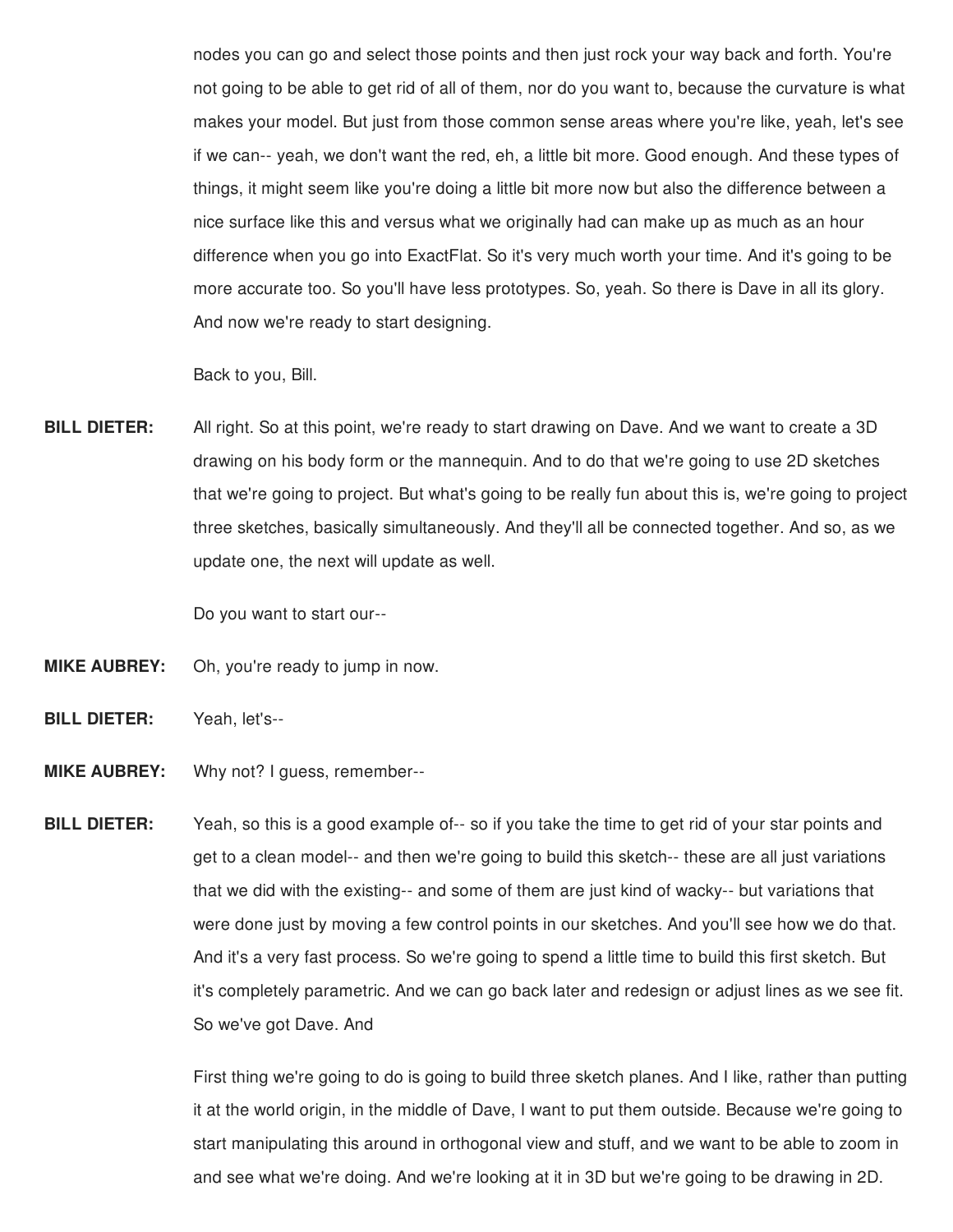So the first thing, we know it's a vest. We're going to have a shoulder strap that's going to go up and over the top. So we want to get-- this is going to be important because it's going to be projected through to the sketch on the back-- so we're going to spend a little time to get this dialed in. And you can see we've got some perpendicular lines coming off that shoulder. We're going to get it positioned just where we want it and that's going to be important to make a really nice smooth connection as we move up and over the shoulder with this projection when we split the face. So the faces are all the-- and most of you guys probably noticed but the faces are all the individual components. And so by eliminating those star points we've saved ourselves a lot of time for when we go to start splitting the faces to create the patterns we want.

So right now we're putting some splines in. And I highly recommend going with just a three point spline, so that you have just smooth, easy control. We can always add points in later if we find we need to add some more curvature or detail but this is just very fast. We're not even worry about where we're putting it because we're going to be able to move this all. Once the entire three drawings are built and they're going to be all connected, we'll be able to start moving things around and seeing what this actually looks like in 3D. So on the side that front panel will be one of our faces that will get split but we're running the drawing off the edge.

And we're working head on, or on the pure front view. We don't want to be working askew because it will be hard to see what we're landing on. And we also want to add tangency to those-- any line that's going to cross over-- so those little, short, perpendicular lines that we have at the top. We've added tangency from that spline because that's going to make everything flow very smoothly as it comes up and over the shoulder. So in this area we've just projected through those three lines that were very important to us in that first drawing. And we're working on the back plane right now. Those have been projected through. And then we're going to just throw in some rough spline lines again to just start defining what the back of this is going to look like.

And the more time we spend on this, the better just because we want it to be good and clean. You can also see this back panel, or that back face, that will be the face that we're working with. And you're going to see what happens when we project and split that face, those lines will stop. And that's going to allow us to connect to this side sketch. And it's when these three sketches-- and this workflow could be more than three sketches that you're connecting together. We could have actually created a sketch just for the top shoulder if we wanted detail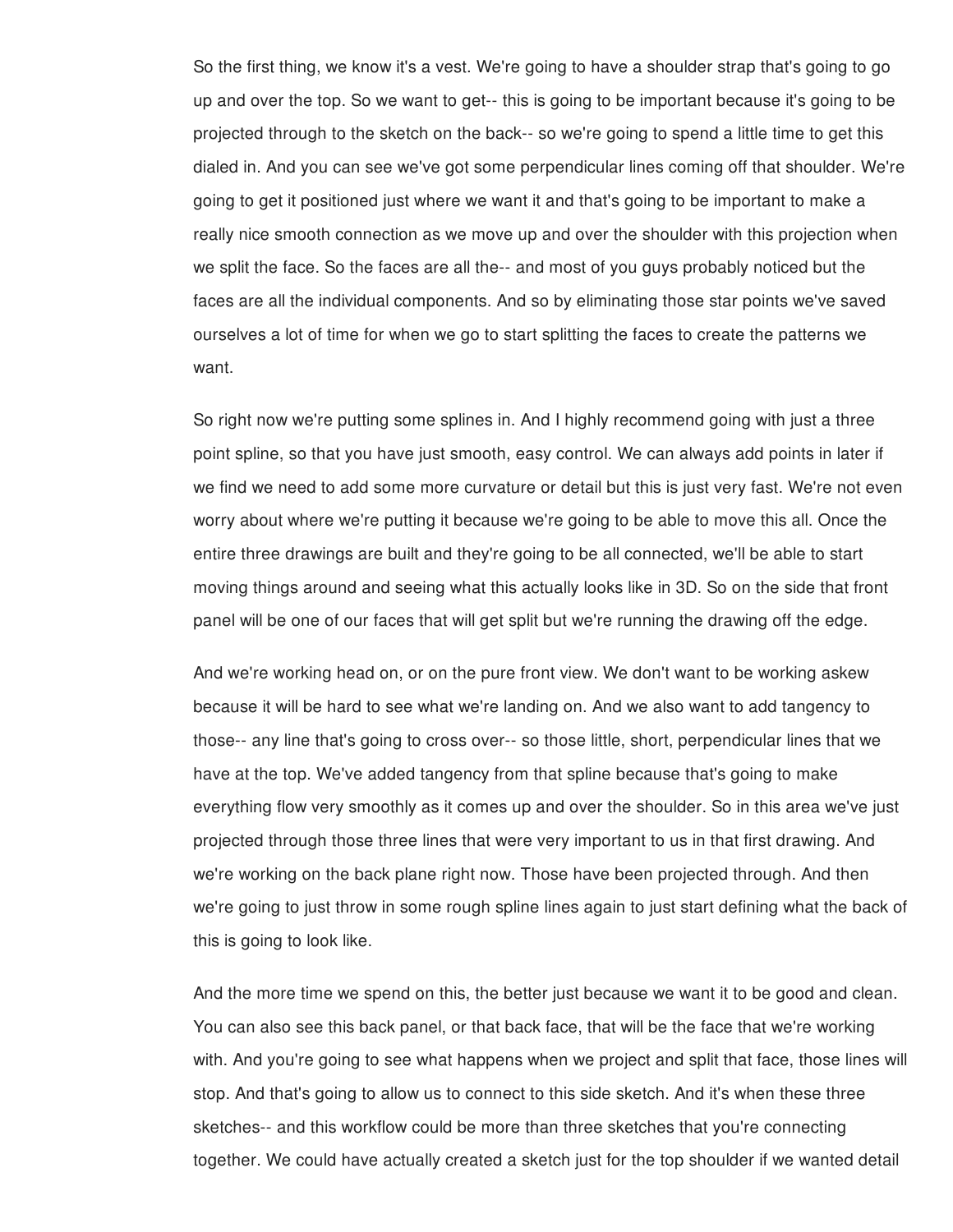up there as well. So again, throwing in some tangency, constraining those, we'll make some adjustments here.

Now there is a good example that comes up here where we actually moved the line outside of an area that is going to be split. And you'll see that in a second. And that's not a great thing to do. And we actually didn't catch it till later. But the-- I'll just point out when we get to it. So we're going to collect the faces that we want to split. We want to do this head on so that we see what we're splitting through, collecting those projected points. And then we're going to split the face. And I always turn off extend splitting.

And so you can now see that we've projected that 2D sketch onto Dave. And we're now just going to go around to the front and project the front sketch, which is 2D. And it will have now a 3D sketch on the mannequin. And we'll also see in the next shot how smooth it is as it goes up and over the shoulder. It just has a very nice smooth connection. Now going around the side, we want to add some detail in there that we could not have projected through from just a two plane sketch. So we're actually going to use this side sketch. So there you can see how we have just a nice fluid line as it goes up and over the shoulder, which is exactly what we were looking for in that spot.

So this sketch is on the left side of Dave. And the first thing we're going to do is project those lines that were the split faces. And so we've now projected those onto our sketch. And we're now going to put splines connecting those points together. And again, we'll do a three point so that we can have some manipulation. And we'll do a spline at the bottom as well. And so what we're building right now is the base pattern that we're going to work from. We're ultimately going to offset this because we don't want this to be skin tight. So again, throwing in some tangency because we want this to be smooth as it flows around the body.

And at this point, we're ready to split this face. So we'll select the face that we're going to split, which we'll get to the second, and there's our sketch as it's projected. And so having it sitting really far off is actually-- at first it seems awkward-- but it's actually really nice because you can then see what it looks like in 3D. And it's completely out of your way. So we just projected. And you can see how smooth that connection is.

And we're going to turn these sketches back on and we can start moving control points around of those splines. And this is a completely stable line and split. So we've now created something that we're going to go through several iterations of this and-- actually once we built it, we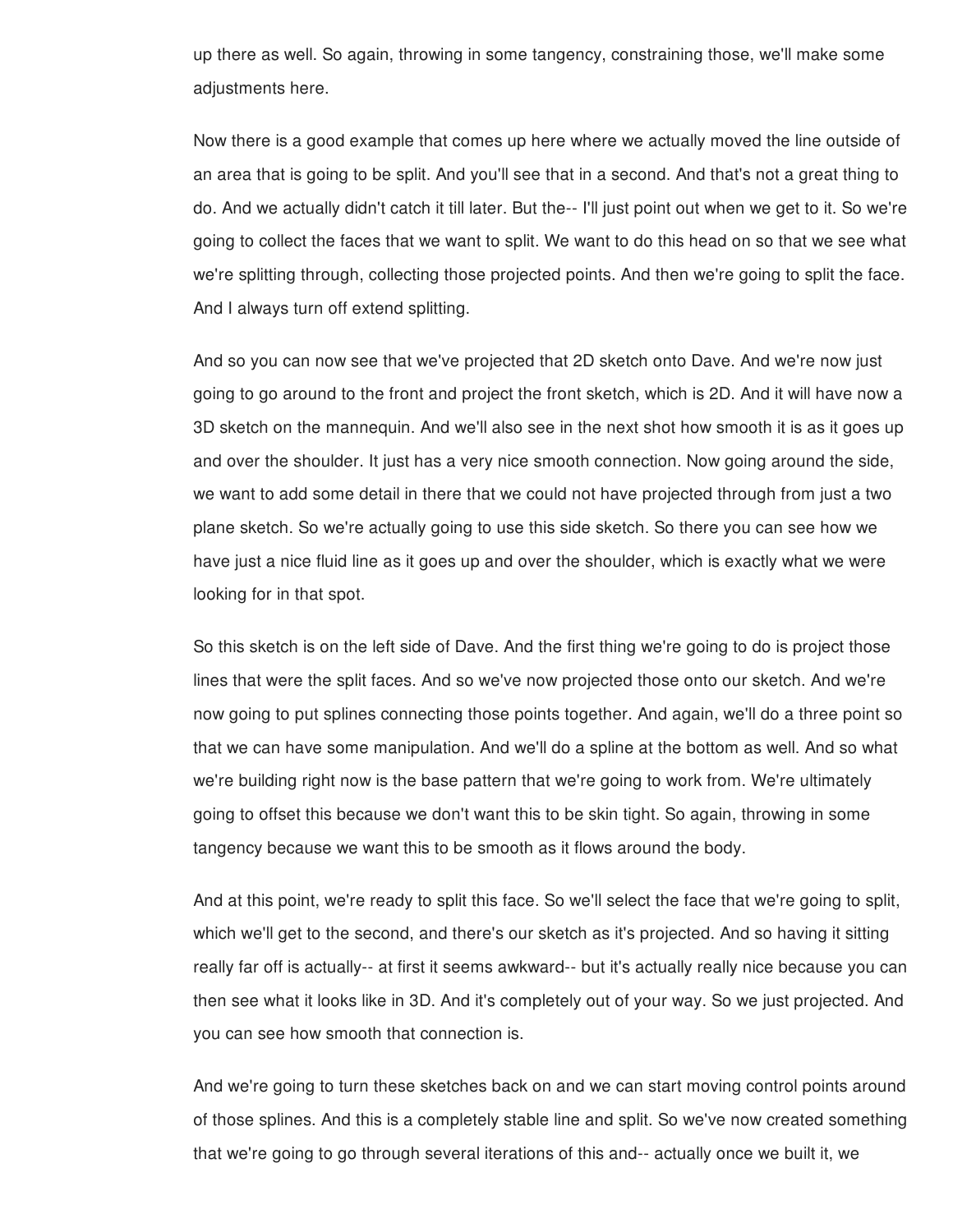decided that the back line that we created was way too high. And so we just went in, grabbed some points, moved it down, and reran the pattern. And it was, I mean, it was literally minutes to adjust and have a whole new pattern set. So this is using three sketch planes. Again, you could have more than three sketch planes all connected together.

And we're now going to do-- I think we're going to-- yeah, so the adjustments we're doing are on those sketches. And having those sketches setting off, keeps them out of our way. So you can see how everything connects up, just nice tangency as it runs through the body, which is exactly what we're looking for. And so it's all style lines at this point.

- **MIKE AUBREY:** Bill, you wanted to make a point about the lines, the edge of this one. You wanted to make a point here. If it's going to fail--
- **BILL DIETER:** Right, so--
- **MIKE AUBREY:** This little guy right here, when you cross boundaries--
- **BILL DIETER:** So we crossed a boundary that we had not selected as one of our cutting faces. And so we're going to see a notch in our pattern, which, it was so small we didn't even see it. But there's an easy fix is to just go back into that split face and just add that as one of our faces to split, or just stay away from that point completely. Because again, this is textile stuff. There's a certain amount of leniency in some of the things that we can do for this particular type of projects. So we have this very parametric model now that we can just go to town on.

So the next thing we're to do is offset this because we don't want this to be skin tight. This is going to be worn over clothes or a sweater or something. And one of the things we ran into is, when we offset this front face, there was enough compound curvature that we were consistently crashing Fusion. But we put a split in that face and all the problems went away. So if you have a problem, just throw a really quick line in there and break it into two pieces. And so now we're able to offset it. And we went with a half inch offset just to accommodate for tshirts or whatever you're wearing. The vest that we're building, by the way, it's a CAD vest. So it's for-- you're working in the shop and you're going back and forth to CAD and then machines. So you're carrying all the tools that you need. We carry scissors and stuff, micrometers, whatever you may need. And so it's a tool vest for us, people that make stuff.

**MIKE AUBREY:** We'll come back to that guy.

**BILL DIETER:** OK, so we've created this shell, which is going to be our base pattern and-- is this you?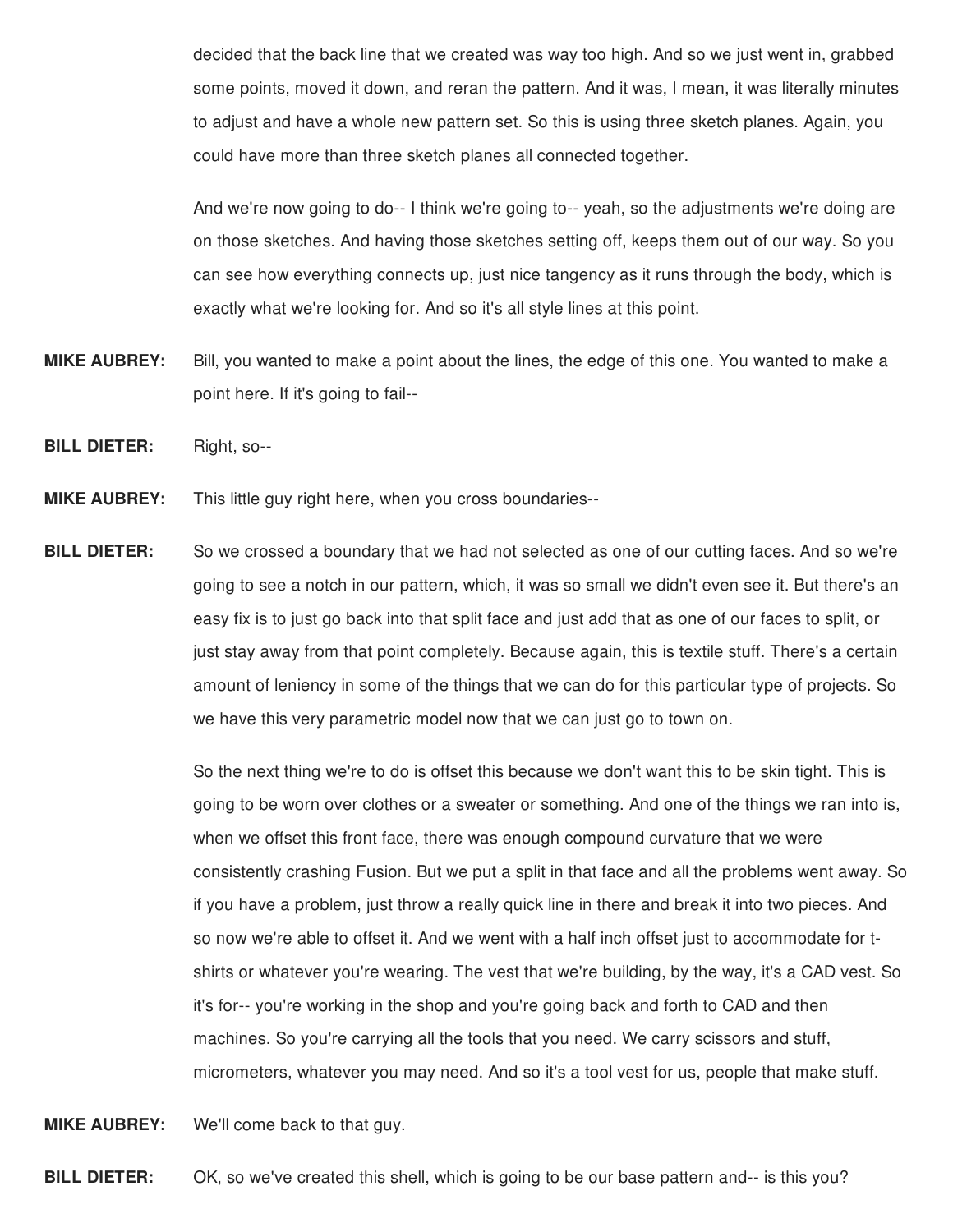- **MIKE AUBREY:** [INAUDIBLE] is, yeah. He's slopping up my slides. So guys, we are going to show all of these amazing features here. But actually, when we get to the detailing, these actually become a lot more interesting. So trust us. We're going to fast forward now. And as he said in that slide way back, everyone be cool. And we're going to go through this. And we're going to talk about, OK, now that we've made it-- and we're going to go into our first fit check. And that's where we're at right now.
- **BILL DIETER:** So we took that. And you're going to see us run that pattern but we're going to run it later. What we're going to do first is, we want to do a fit check because we're very interested in how does this actually fit in the real world? So this is something we have to wear. And at this point, we're going to be making Dave.
- **MIKE AUBREY:** Yeah, we're making Dave.
- **BILL DIETER:** So we need to have a mannequin because we need-- if no one in the studio was a perfect medium, we want to have someone who is a perfect medium. And so we came up with this process just using some of Autodesk software and 123D Make to develop our own mannequins. So we have commercial mannequins in our studio but this was a real game changer. And I'll just give a little-- hang on a second.
- **MIKE AUBREY:** [INAUDIBLE] sure.
- **BILL DIETER:** So we had a project in the studio where we needed to build a completely custom mannequin. And I was just like, I think we could do it with Fusion and with everything that we could do. And so we went in and the project was, we were working on a new bra. And so we needed to take the cup design that the company had us working on and marry it to a mannequin who was a female medium. And so we meshed those two together. There was a fair amount of cleanup to do. But then we, following this same process, which you're going to see, we had a completely custom mannequin that met the customer's requirement. And so in our studio, we didn't have anyone who fit that size, we could now try this on. And you could use this process for so many different things. And it's just a really fast way to get a fast model of a buck that you could do something with. So we felt it was important to show as this process.

So what we have here is-- the first thing we did is-- so we have Dave, which you saw how he was made-- the first thing we did was burn a big F, the Fusion F into his chest. From there we just need to make an STL. And so we're just going to make STL. Most of you guys probably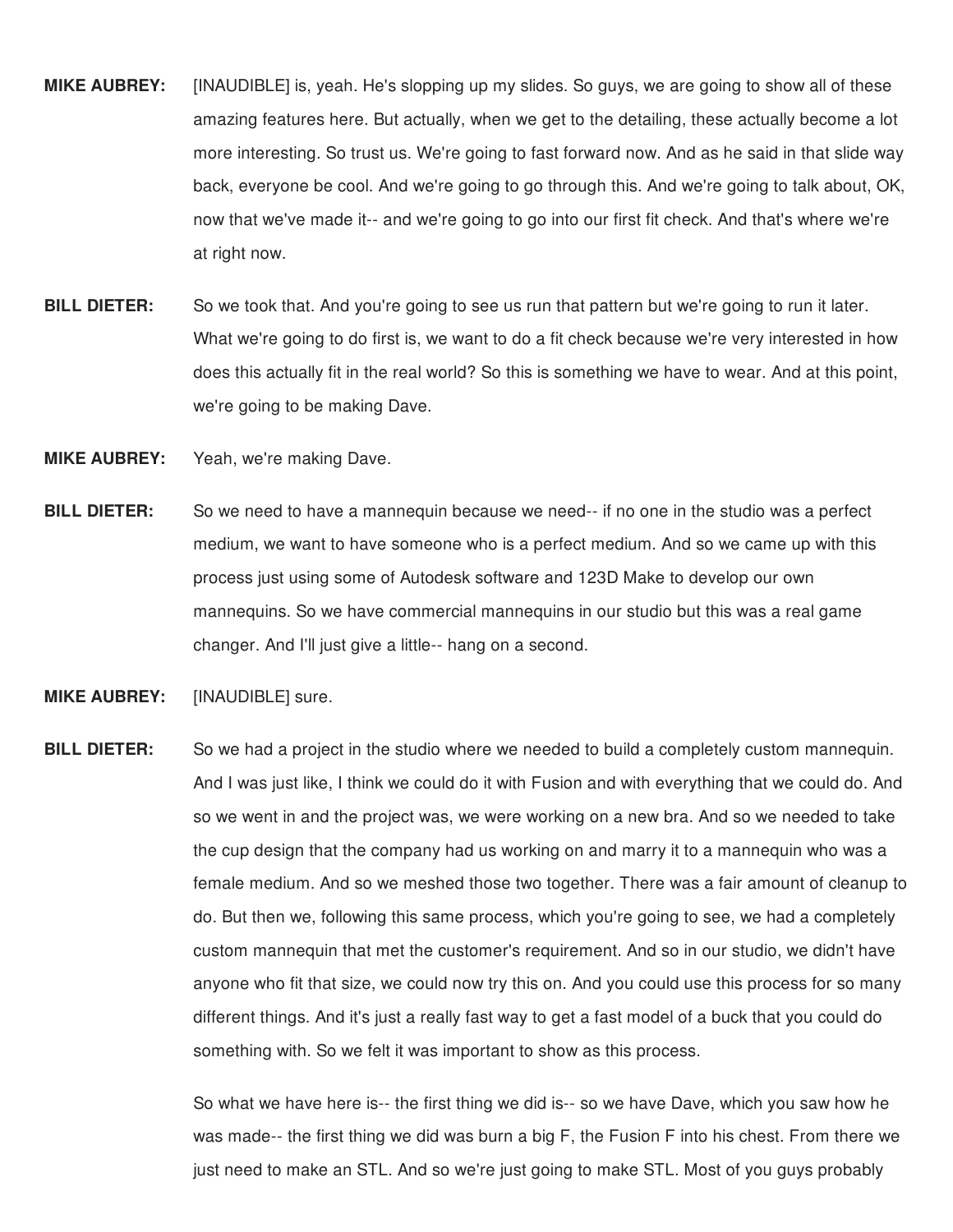know how to do this stuff. And we'll export it-- sorry-- save it. And then we're going to open up 123D Make, which is--

- **MIKE AUBREY:** So 123D Make--
- **BILL DIETER:** --free.
- **MIKE AUBREY:** Yeah, what we're using here is actually the free version of it. So it's, yeah, just an install. Just go do it.
- **BILL DIETER:** So we come into 123D Make. Everything looks right except he's not oriented correctly, we move it around to the way we want to look at it. We need to select our material that we're going to work with. We have a cutting table that can handle four by eight material. This is using knife cutting. And so we've got it set up 123D Make to cut four by eight corrugated cardboard C flute. If you're doing this, I highly recommend doing a stack check to make sure that when you compress whatever material you're doing that you're actually getting to the thickness you think. We're then going to make sure that we were cutting to the original size. And then we need to select the method that we want to have this thing sliced up.

So we're just doing a-- I think it's a stacked slice and, which basically, is exactly what you're seeing here. And when this one came in it was oriented incorrectly. And so we changed the slice direction. It's very simple. You can see there's a control node there. And we're going to rotate that around the axes to bring it-- so right now it's on a vertical slice orientation. We want to switch to a horizontal slice orientation. On the right hand side, you can see what all our pieces look like. So we're rotating that around. And in real time it will switch. And so you now see all that slicing. The red is all the numbered, so it's giving us a floorplan of exactly how to put this back together.

And we want to check this. So we want the base to be flat. So we're going to rotate it around. You can see we've got striation in there, which means we're not completely on vertical. So we're going to move that control node just a little bit more to get to flat. At this point, we're ready to-- and this is a pretty darn quick process. You're going to spend a lot more time cutting. But you can build a mannequin. And there's other methods within 123D Make. It's really very fun program to play with, especially if you have means to cut stuff.

So we're now going to throw some dowel points in because we're not even going to glue this together. We're just going to use all thread. And so we did a hole pattern through the whole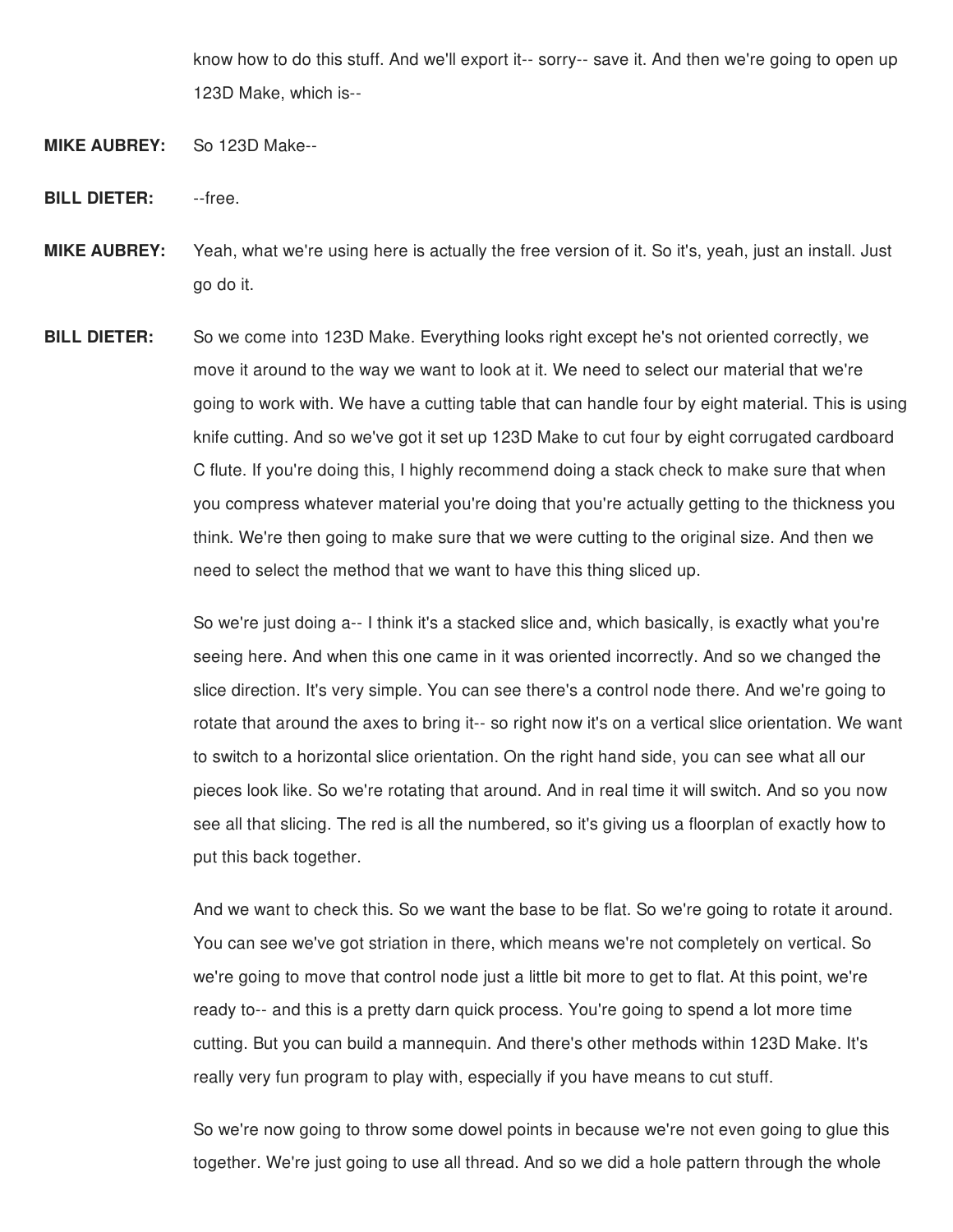thing. We positioned those to be where we wanted. I wanted them going through the neck. 123D Make automatically just throws it in when you turn on the doweling option. And it's just kind of random to what it thinks is correct. And it's easy to move it around. But you can see everything updating on the side. And this is not sped up at all. This is all happening pretty much in real time.

At this point, we're ready to send these sheets to export them. And then we're going to cut them on our ZUND.

- **MIKE AUBREY:** Actually, hold on. Talk amongst yourselves. I've got to load that one up real fast.
- **BILL DIETER:** OK. So any questions to this point? Are we good? Wow. That's good.
- **AUDIENCE:** Did you have to upsize the diameter of the hole for the--
- **BILL DIETER:** I didn't.
- **AUDIENCE:** [INAUDIBLE]
- **BILL DIETER:** No. You could. I mean, you could easily just plug in a new number. It's a really fun little program. And they've had it for a while. I'd played with it and then-- but this is the first time I was like, oh, this is like-- this is actually a really powerful tool because having a mannequin, a physical thing-- I mean, we build physical stuff. Let's put it on something and see how it actually fits and works. So-- and then be able to in t-splines go in and start adjusting something, it's so easy to make those adjustments.

So here we are. We have a ZUND cutter. We're stacking it. This is real time. We can actually move that fast.

## [LAUGHTER]

So there we are. We're done.

### [LAUGHTER]

- **MIKE AUBREY:** It takes me longer to put the wingnut on than it does to put it together.
- **BILL DIETER:** So this was our very first fit check. And this is why fit checks are really important. This thing didn't fit at all. So Dave, we knew was right, but our original model that we had started this project in had scaled in wrong. And so we just went back in and made an adjustment. And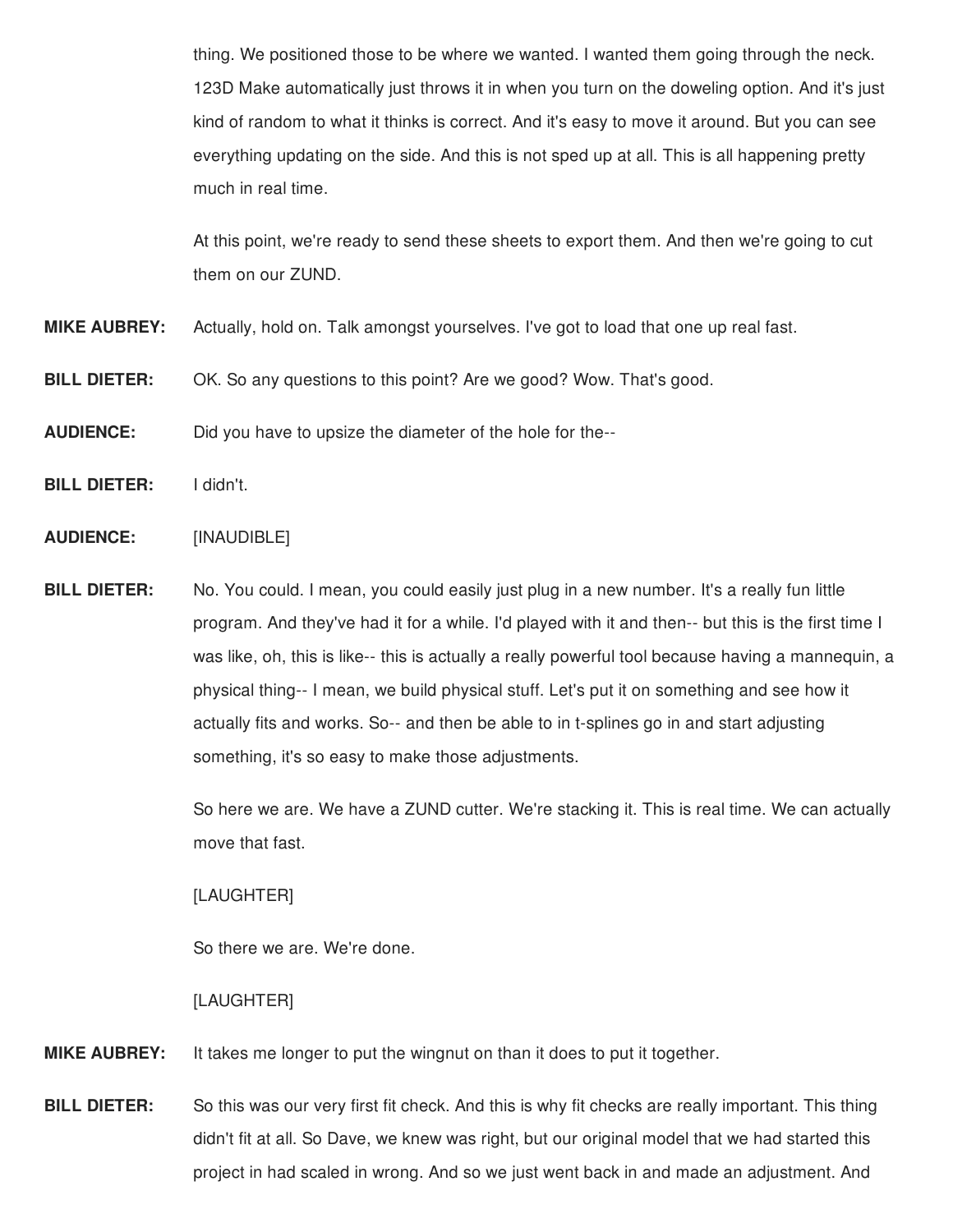then everything was fine. So we-- the blue vest you see here was the second fit check. And we're like, OK, that is-- we can see the volume that we were looking for. And that was-- this is super simple stuff. And then it's going to get more complex as we move into putting in the details and stuff.

So you can't go into this just thinking this is going to solve all of your textile problems. You have to understand what it is to work with textiles and the methods and madness around it. So if you're going in thinking that it's going to figure it out for you, that's not completely true. You've got to know what constructure looks like.

- **MIKE AUBREY:** Rock on.
- **AUDIENCE:** What caused it to not fit, again?
- **BILL DIETER:** All right. There was something in scaling. So we were moving-- when we originally moved Dave in, he actually came in really tiny. He was about this big. And so we had to scale him up. And we thought we had scaled him to the right size. And he was a little bit short. And so that was an issue that's actually been fixed, I believe, in ReMake.
- **MIKE AUBREY:** Yeah, the reason why he came in short was because it wasn't recognizing the units--
- **BILL DIETER:** Yeah.
- **MIKE AUBREY:** --of the other program. And actually that one's been-- I'm sure we'll screw it up other ways.
- **BILL DIETER:** Yes. So it's really important to check things. And doing these really quick checks, totally worth it. I mean, because I was like oh, god. What's wrong? But then you realize. And then you get in and you start measuring your model and it's like, oh, this is completely fixable.
- **MIKE AUBREY:** So we fixed it. And now we're able to start designing over top of it. We've got the scaling right. We've got all this stuff. And now we're doing things like pockets, and zippers, and stuff like that. So in the detail design phase-- there's a couple of key things that we're talking here. First off is, as much as you can, try and keep it simple. I mean, your job is hard enough as it is. As I mentioned the beginning of the class, this type of design from a geometric standpoint is, you really can't get much tougher than this. I mean, look at all the crazy curved surfaces, the layers, upon layers, upon layers. This is hard stuff.

So don't go crazy overly building your surfaces. I mean, a little bit-- yeah, just lead with that.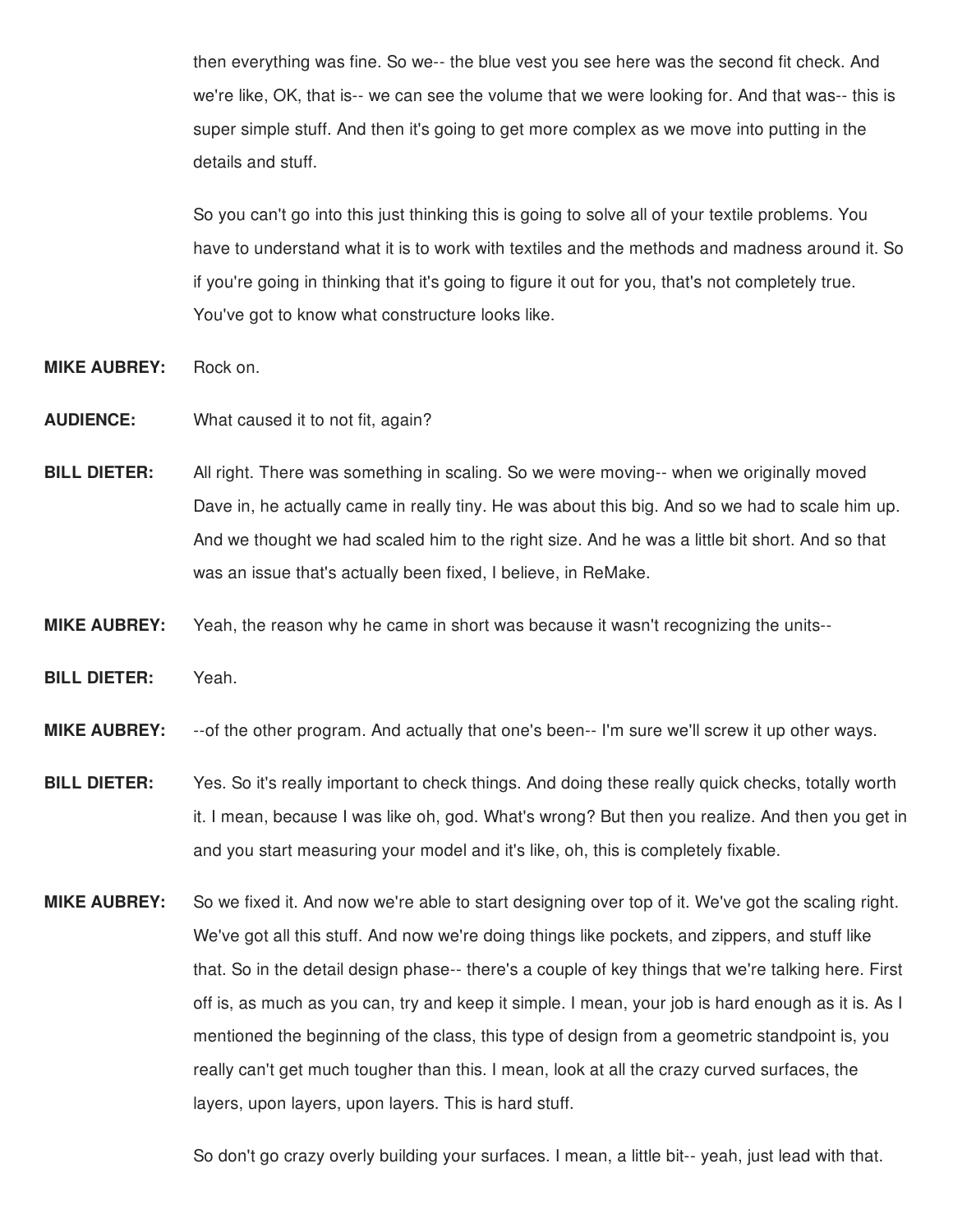And keep the design based on what you can make. I know that some of you work in industry and you understand that. Some of you are getting into it, you'll get to learn over a couple of these things. But yeah, if you're trying to design something that you're fighting physics on, it's not going to work. So that's just my general disclaimer to you guys. I mean, know your fabrics. And then the other ways is, best you can, plan out how you're going to design it. I mean, there's certain things like, when I went back and did that first fit check removing certain surfaces, that makes quite a bit of difference. You'll still get there, it's just you'll get there a different way.

So here I'm going to show you a couple of different workflows here to create out those pockets and whatnot. And let's go and jump into those. So in this workflow-- let's see here. OK, so now that we've done the first part that Bill was talking about in separating out the surfaces, the next thing we need to do is, we're going to actually be using a technique that's very similar to build the front pocket from. In that, we're going to be using planes that are off of the body. We're going to be using the same split face and push off. So this will look very-- this is good for both repetition and also to show that you can use this technique for different types of things. And so actually, we are going-- it's just--

- **BILL DIETER:** You'll get there.
- **MIKE AUBREY:** I'll get there.
- **BILL DIETER:** You're almost there.
- **MIKE AUBREY:** Yeah, let's go through. So we thickened it.
- **BILL DIETER:** You're there.
- **MIKE AUBREY:** And now we're-- yep, there we go. And so we're going to start building out our geometry. And so this is one of those things you can do either with splines, you can do it with explicit lines. And the big thing to remember this is don't go too crazy on over detailing these sections because it is a textile. And so this isn't like you're doing an automotive Class A service here that needs to have everything perfectly lined up. The areas that have to line up I'll be showing you here. The big thing that's important in this type of workflow is know where your actual connection points are. In the previous workflow, Bill was doing an awful lot with projections. And we're doing that here as well.

And so in this case, we're just doing that same split face option again. And then we're going to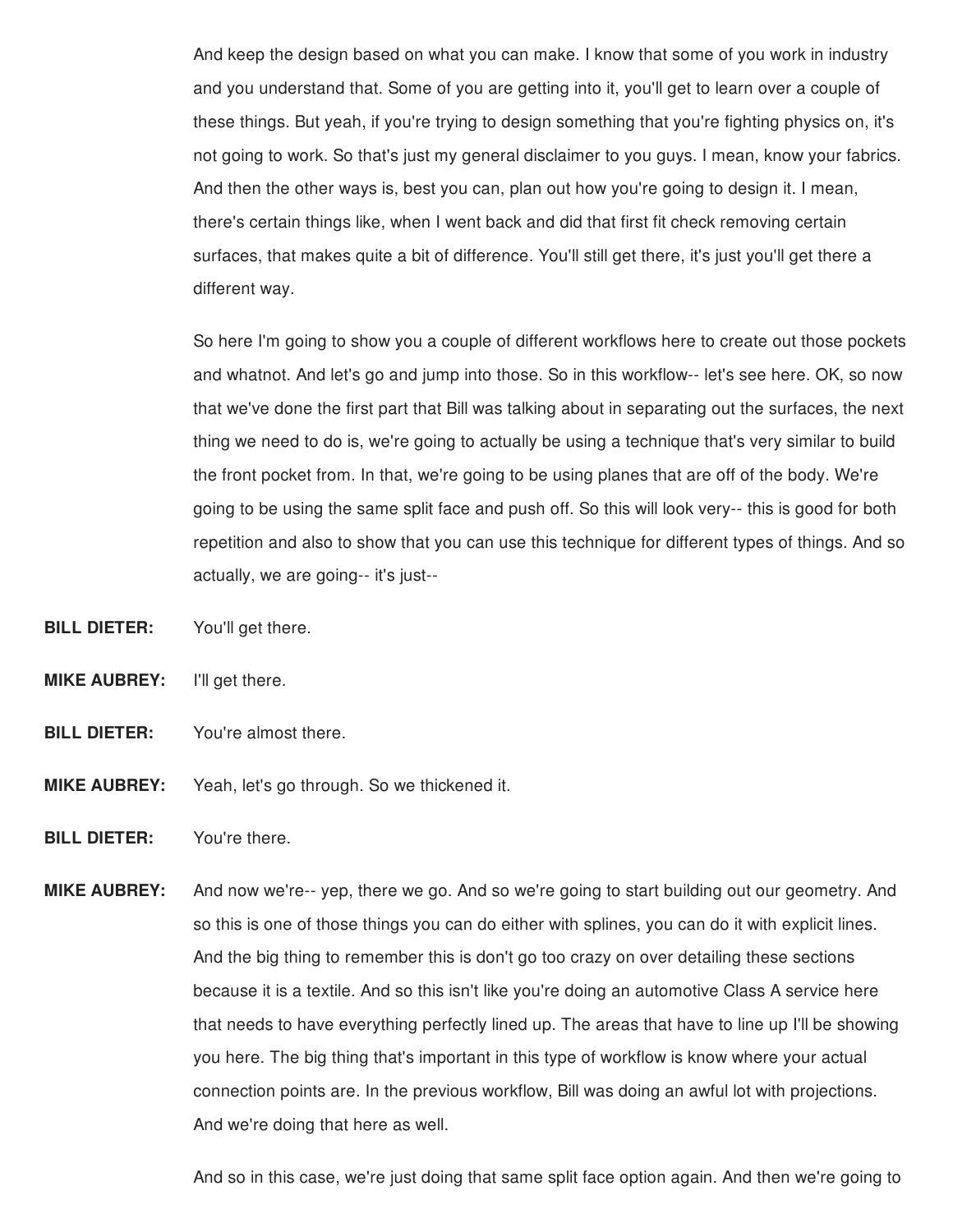do a thicken. Things to notice about this when we go in thickening options is, we'll go in and he'll be able to do some really slick things with fill it to go in and remove some of those extra curves, things that you can't actually have in a-- you can't have hard edges in curves. When you're doing this, you're doing it over top of layers. So the next thing you'll notice here is that after we add this fill it, we aren't actually done. You've got to remember that there's still the fabric that's going to be behind it. And that's what you're going to see with this. You need to remember to turn back on those surfaces because that fill, it's not necessarily going to go and go find that other surface.

And so, in this case, what Bill was able to do is, he went in and was able to just go and use project to get that boundary. And that's just an extra extrude to get rid of it. So in layers you have to think that way. And remember what's behind what I'm modeling. Fusion rewards what's visible. And you guys might have had somewhere before where you extruded something and it didn't get everything. Well, it's the visibility that matters. So that's one of those things that we learned and, or relearned, I guess. We did know it before.

Next thing we're doing here is, we're adding our zipper. And the way that we're accomplishing this is, we pick our faces, and then we're using what's called, just an offset face to do that. And so then, offset face, we're going in pushing that down into the middle of where you want the zipper to be. And then we will be splitting face again. But the way to make this work-- Fusion really rewards having an explicit separation between. It really doesn't like to just be at the surface. It likes to be through the surface. And so, as an extra move here, what we're doing is we're using a tool called extend to make it so it's really going through it. And that's one of the things if you want to-- if you're talking about making a nice, robust, stable model, just a little extend, that little extra thing makes it all the easier to then go and do that split face to get your zipper boundaries. It's a good pro tip. So that's the first technique of how to create that pocket. And the reason why I use that technique is, that's a pocket that's based off of the geometry of your mannequin. So we can get away with basically using the same technique.

This next technique with where we're going to have the cell phone is something that the pocket geometry does not mimic what the mannequin is. And so things get a little bit harder in this workflow. First off, we're creating a plane at an angle for our initial geometry. But we're going to need to connect up this fabric piece to something that's not even on that plane. So we're going to be using, first off, a use of the projection first to make sure that we have the correct starting point. Because remember, we want to make sure that we have all these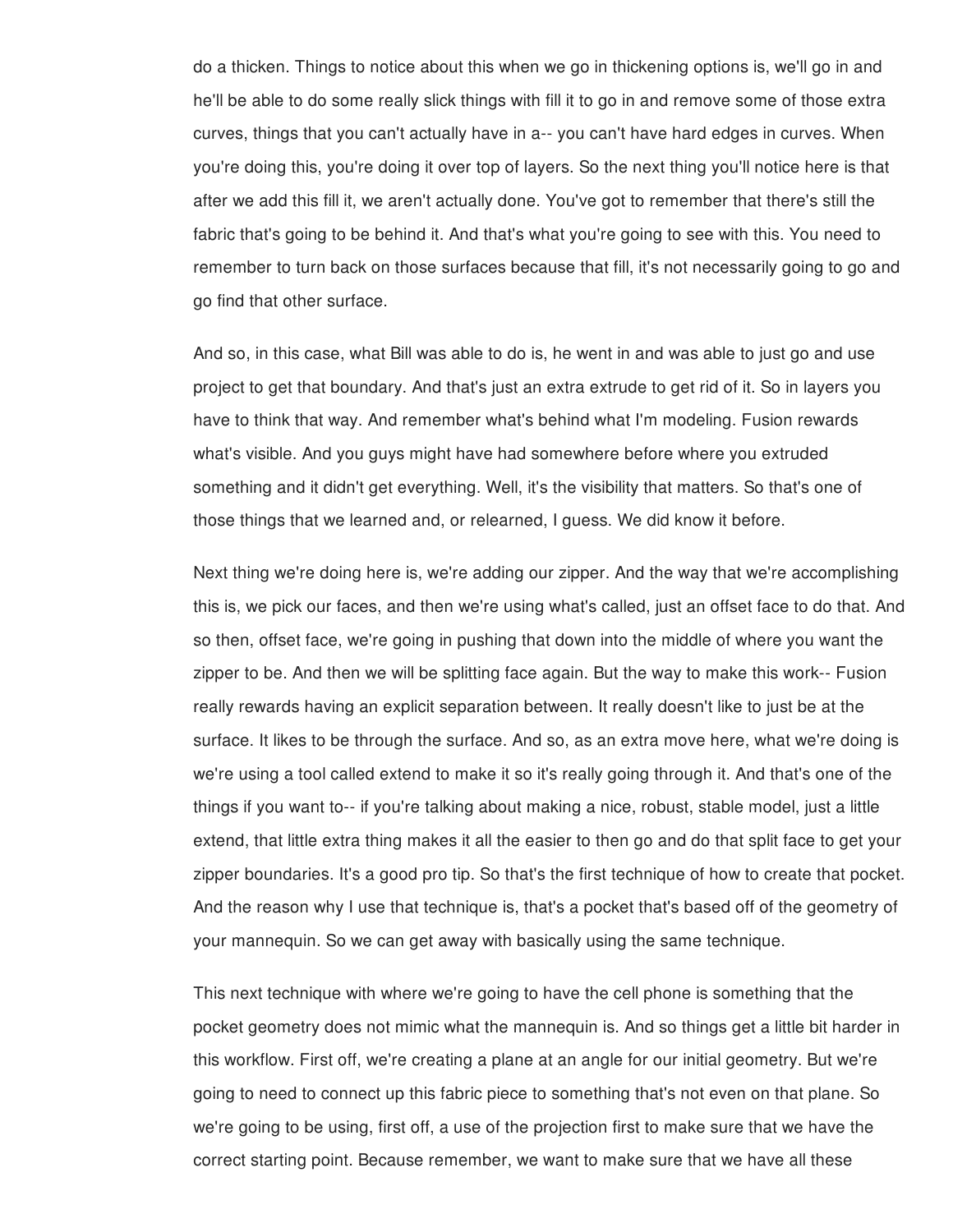surfaces that we can play around with. That's key.

And the next thing we're doing is, after we go and we create an arc for our first thing, we're going to connect this up using a lesser known part of Fusion. Have you guys ever used the 3D sketch before? Oh, we got a couple of nods. OK. Well, include 3D geometry, which we're about to do here, I think is one of the slickest, most awesome things we have in Fusion. By including the geometry of that back point, we can then go and make a spline between the two of them. And all the challenges that you've had with old parametric software about saying, oh, god, how do I get a plane to line up with where I want to go? Screw that. Just go make a spline and move it. And you see that we now have a boundary where we can go create our new plane, our new surface.

So the surface we're going create, by the way, that's called a patch. And so in order to make the patch work, the patch really likes to use a sketch geometry for our UX people in the room, make note of that if you want to. It doesn't like edges. So we're using include geometry to go choose where the rest of that patch is going to be. And then we'll go in and we'll create our shape. I just think this is the slickest thing ever. You go in and you just choose your edges. And now we've got this patch that lines up. I don't know if you guys saw, there's a little bit of bleeding towards the edge. And-- but the benefits of having this parametric model is, we just go in there and you start moving things.

So if you guys haven't used the 3D sketch environment before-- the 2D point, that's the same. You just go and grab that point. The way you move things around in the 3D sketch environment is, it's a right-click move. But it's the same thing. You just go and you just move it around using a manipulator. You know sculpting. You understand the spline tool. And there, now we've got it. There's still a little bit of bleeding at that bottom edge. And this is one of those things like, it's geometrically OK to work with. But remember, this is one of the seeing the forest through the trees, it's going to be touching anyway. And we're going to correct that in manufacturing. So that's something we can go ahead and leave.

The next thing we need to do is create a patch for the gusset because I'm now a great textile designer. Basically, you've got to make it so that the cell phone doesn't fall out when you put it in there. And that's what that is going to be plopped into. So just go in there and make a patch there. And then we'll have our two pieces of fabric that we'll need. OK.

So with that-- now that we've done this-- we're now ready to start actually making it.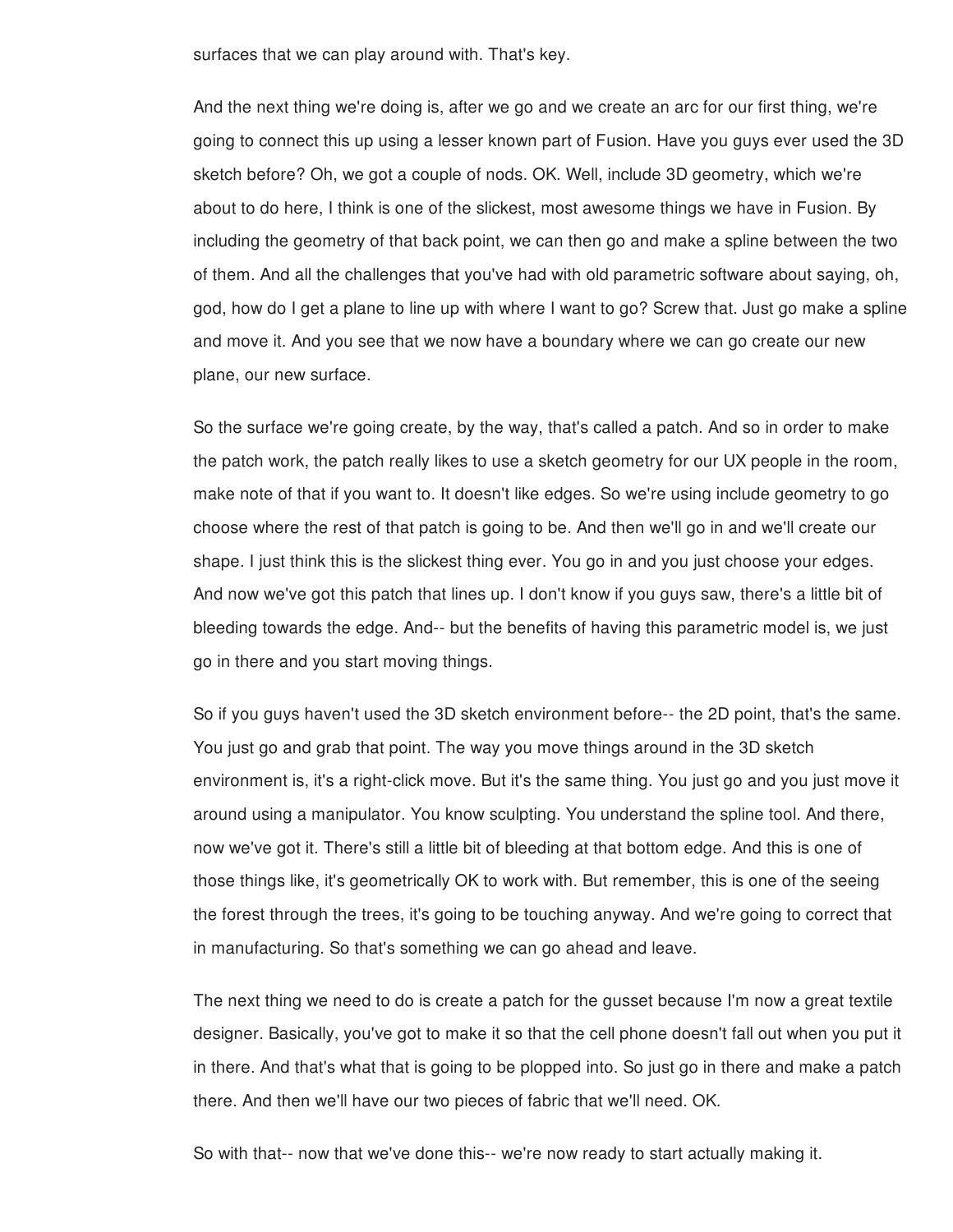Remember I said, everyone be cool, we're going to fast forward. While we're not fast forwarding anymore. We're now digging into, we have our geometry that's ready to go and create. And we're moving into the patterning phase.

**BILL DIETER:** So patterning is building those pieces of fabric in the orientation that we want as it's going to lay over the body, in this case, Dave. So what's important is, we want to know where our seam's going to fall. And we're thinking about that in terms of yield. So if we've got just one big massive piece, we're going to have horrible yield on this particular thing. If it's just a square, it would be Fine So we're going to think about it from a production standpoint and break it up.

> So the purpose is to convert this 3D geometry into something that we can now work with flat and then ultimately send to our cutters.

- **MIKE AUBREY:** So I actually just said that. So ExactFlat is one of our partners that we're working with. If you guys haven't met Mr. Clifford Brown-- I don't know if you want to stand up and say hi. He is an awesome guy. Actually, he's an old Autodesker too. If you guys are curious about this workflow, definitely approach him after class. I'll be sure to remind everyone about him as well. But yes, so this is something, it's its own standalone software that exists. Actually, you access it through the browser from that. And it's subscription based. And, well, actually, I'll leave it there. The main point is, yeah, you're creating a flat pattern from your design. And we'll get into how it happens.
- **BILL DIETER:** So ExactFlat's created a plug in for Fusion. And you can go to the add in store. I guess it's a store. And you can download that add in. And you'll see it up in my toolbar up there. So we're ready to start creating some patterns. And the important thing to remember about patterns is that with ExactFlat we want to select all the individual faces that are going to make up one pattern piece. So we're going to do our first pattern piece, which is the back panel. So I've just selected those four. And then I hit the plus sign because I'm ready to move-- this is how fast this goes. It's very quick. And I'm already moving on to my next pattern piece, which will be the shoulder. So I have-- and I'm naming it. I'm going through and I'm saying, shoulder, side panel, and collecting each of those individual faces. And you're going to see those show up in ExactFlat as the pattern piece.

So speaking to this, now the other thing you'll see that I did is that we're patterning this entire piece at once. So we're going to send the entire model to ExactFlat. We're not going to send it in pieces. We're going to do the whole thing in one shot. So I've turned off bodies of pockets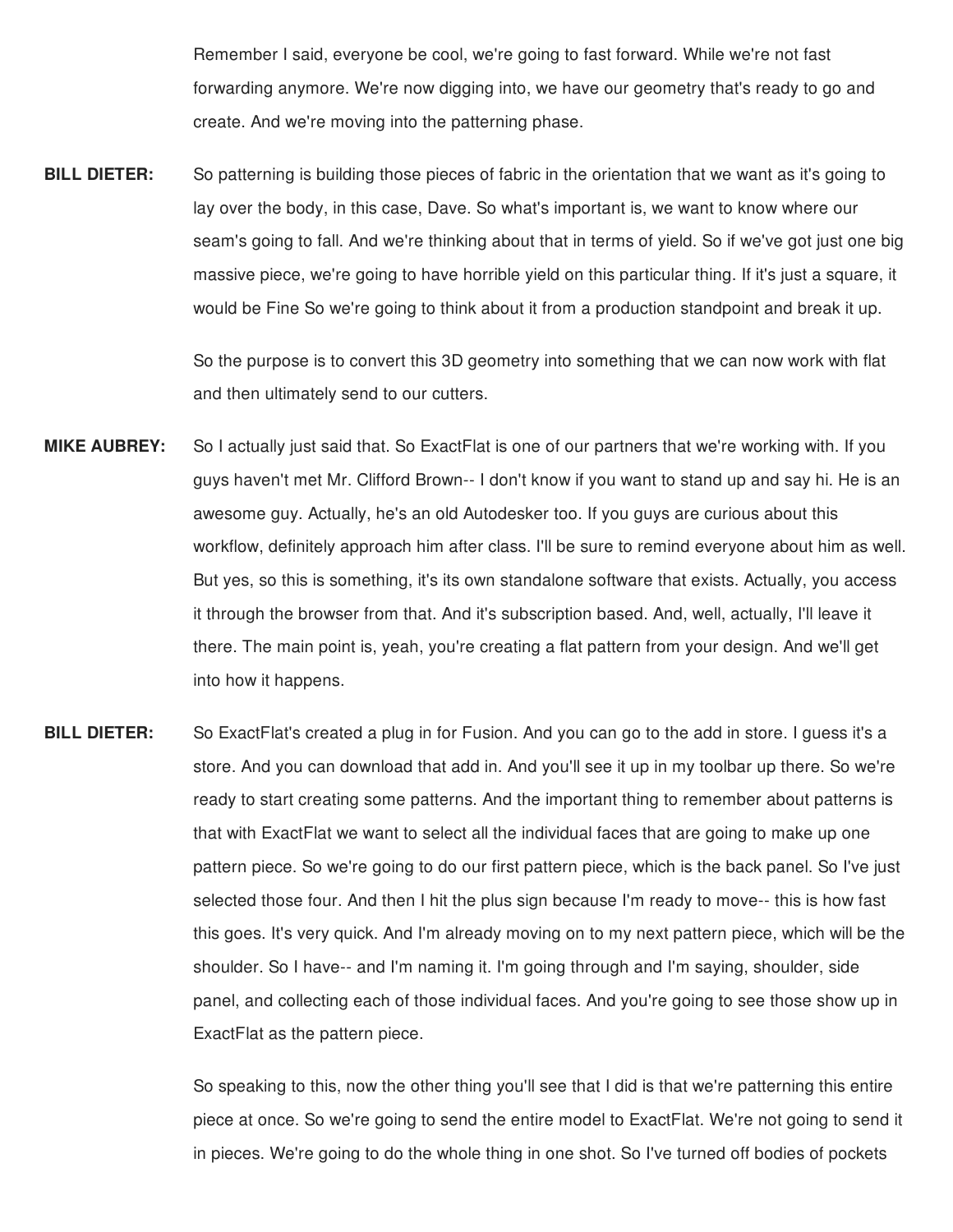and stuff. And we're working from the inside out. So we're slowly turning bodies back on so that we're collecting all of the pattern pieces because we don't want to miss anything. And we've got-- there's layers on layers in here. So there's a pocket that creates another pocket when the first pocket is sewn on. And so there's all these things going on. And this is where I really wanted to see how far could we go with ExactFlat and Fusion and building all this stuff. So we're going to work through. Ultimately, we build 12 pattern pieces. And we're going through, selecting each one, hit the green plus sign, give it a new-- you don't have to give it a new name but I think it's just good practice to label your stuff. And so at this point, we're ready to now publish this.

So the next tab over on the ExactFlat is, we need to go into the publish and we-- let's pause for just a second. So we've, in that-- so in that published mode we've set up an account. And we need to go-- we're logging in. And it sees that we have 12 pieces. We're going to name that because we're going to have a whole list of files in our ExactFlat online experience that will list of all our projects. Because we can come back and rework them later if we want to rerun the pattern for some reason. So again, label your stuff. It's worth it. Otherwise you're just unnamed, I guess is what it would show up as.

So we're now in-- let's go ahead and play-- so we're now in ExactFlat online. And so it immediately took us into this window. And we can see our entire model, all the pieces that we selected. And as we mouse around there's-- as pieces turn green, those are our pattern pieces. So we need to flatten-- we're going to select all the pieces that we want flattened. So anything that's blue has not been identified yet to be flattened. So you could-- if you wanted to like oh, I don't need that piece anymore, you could just leave it out. But we want to make sure that we collect them all. So we're getting them all. And then we just go over to flatten. And we hit flaten. And it's going to flatten it but it's not actually flattened. Let's pause here for a second.

So we've-- it's broken it into its pattern pieces. So on the left side, we're seeing the model. And on the right side, we're seeing the model exploded out. But those pieces have not been- they've just been separated out and laid out in a nice orderly fashion but they have not gone through any kind of flattening yet. And if we look on the left hand model, which is the fully assembled piece, we can see a lot of red. There's a lot of strain going on there because we have not flattened it yet. So what we're going to do is, we're now going to move into preflattened. And most of the-- and Cliff, you can correct me-- but I use pelt for almost, I'd say 95%, of my flattening. And that's, if you're working with surfaces that are developable. So if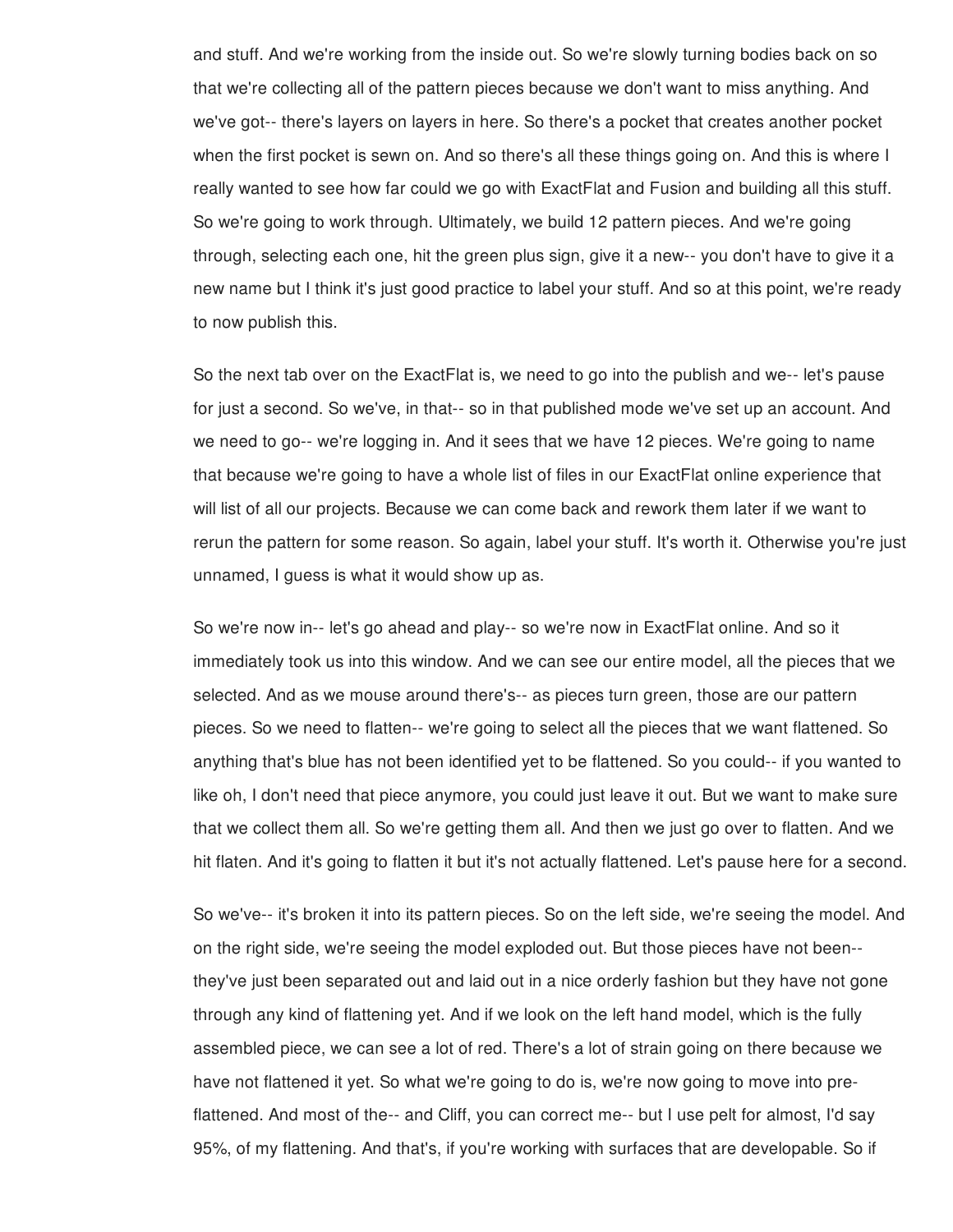you've done something really outrageous ExactFlat can probably flatten it. But there's other flattening algorithms that would be better. But pelt is going to get you pretty far. So you can see how all that strain went away.

And now we're going in and we need to-- let's pause for a second again-- we're going through and we're selecting-- so each of those patterned pieces have been flattened out but they haven't been optimized yet. So what we're doing now is, we're going to say, we want to optimize all these. Now if you-- and that's going to be another math algorithm to really check the entire piece and make sure it's truly flat. If you've had a pattern piece that has a lot of curvature to it, at this phase right now, it'll look really crazy. I mean, it'll be twisted and stuff. But there's a good chance-- and I've run some stuff that it's like, there's no way it can flatten this. And it flattened it. So you're going to optimize it. But if you don't have-- if you have stuff that is pretty much-- if you're just working with flat surfaces and you just want to roll them out flat, you don't even need to run optimization. Because the pelt just does such a good job if it's a piece that doesn't have any compound curvature and stuff.

So at this point, we're running optimization, 12 pieces. This took, I gave it 10 minutes to run it, it did it in under two minutes. This is sped up so we don't have to watch it for two minutes. But it was pretty impressive how quick. And then we're going to move into the next phase, which is, we want to put some notches in this, or markers. So if you guys have experience with sewing, or bonding, or anything, we need to be able to locate, especially as we're working around stuff. So we're going to go down and turn on create notch. And all we have to do is select a node that is between two pattern pieces.

So as we work around-- and if you're on-- if you select a node that is not between two pattern pieces, it'll just say, unavailable or something like that, it won't work. But you're going to see a little link show up. And that's also showing up. We can't-- if we were zoomed in, you would see it on the right. But those little-- and that's going to leave a notch in our pattern piece within our seam allowance once we go into doing seam allowance. So

We're just putting notches in. So if you have experience with sewing, as you're sewing, there's all kinds of movement and stuff. We want to use those notches to get alignment so that by the time we get to the end of the seam we're dead on at both ends. So there's a lot of trickery in sewing. And you can see all those notches. And they're all labeled. Because I went through and I just when A, B, C, D, to identify those notches. I didn't put notches on things that didn't need to have a notch. And again, some of this is coming from experience, looking at it and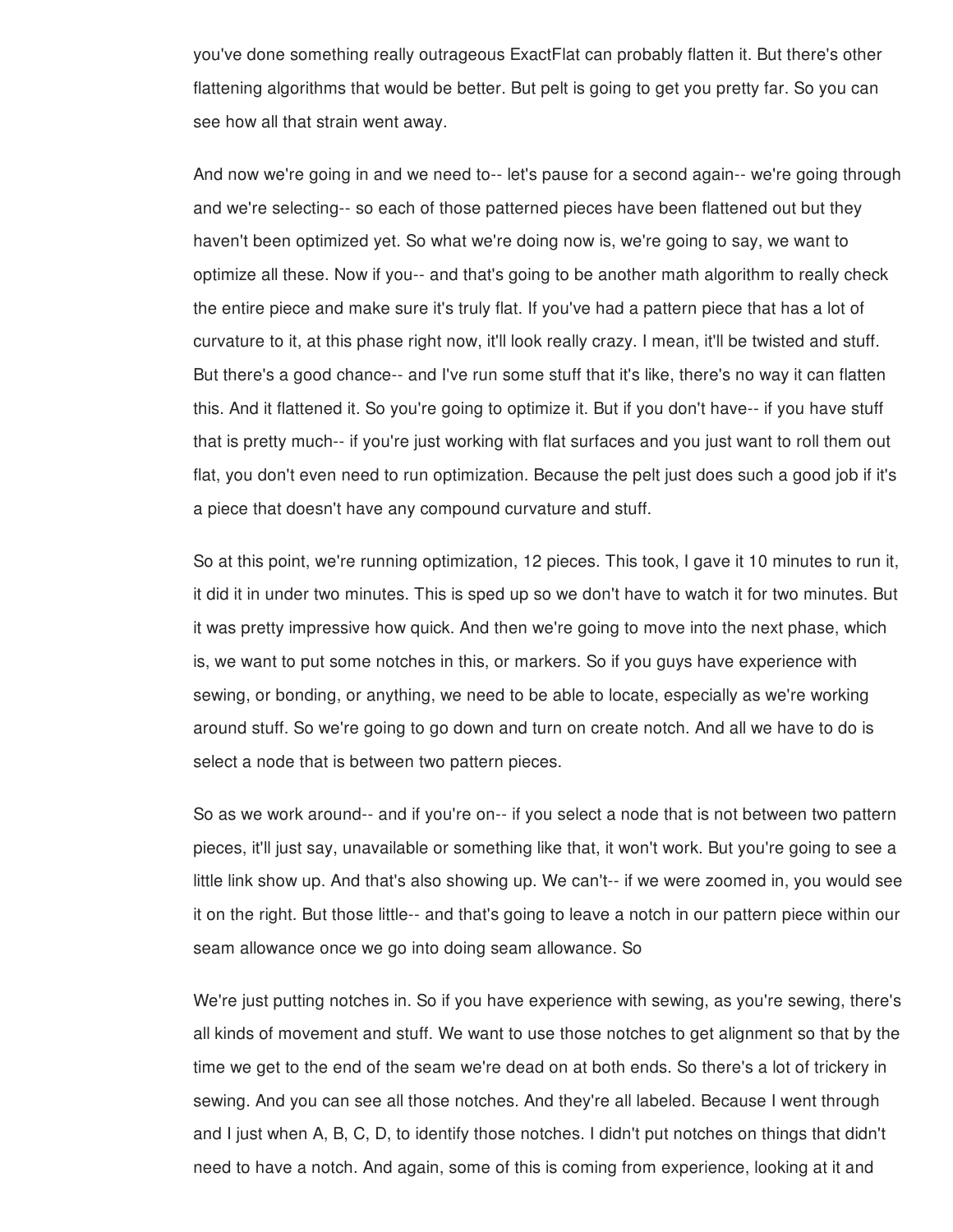saying, this would be really helpful to have a notch here.

So at this point, we're ready to export. And we would hit the export button, which then we have the option to export, right now only as DXF. And we now have a DXF. It goes to your download folder. If you're-- I'll just tell you guys this. And this is a Mac issue I think-- it's the one I have- where it comes in as an unknown file. I rename it whatever I had the pattern set. And then I give it the suffix of DXF. And then you're off and running. But it'll-- the first time you're like, oh, my god. It's not here. I have no ideas. And then you call Cliff and suddenly realize it's not that big a deal. So this is something they're working on.

And let's go back one slide. So there's a couple of other-- one more slide, I think. No, maybe forward the other way. Ah, here we go.

PRESENTER There it is.

- **MIKE AUBREY:** Yeah.
- **BILL DIETER:** So right now the export from ExactFlat is polylines. That's changing. They're working on it right now. And what-- it doesn't matter too much unless you're looking at your equipment. So we use a ZUND cutting table. It really hates polyline. So when you see it running, it's going to be going [AAA]. It's a very jerky motion. We want to see a nice smooth spline line. So that's something that's coming. So one of the things we've had to do is, we take the pattern sets and actually then go in and draw over them, which is slow. But that is going to be changing.

For the DXF side of this, we've been using either AutoCAD or Rhino. The goal is to go back into Fusion. And we're hoping that in the not too distant future, we'll be able to bring that whole pattern set in and work with it. I've done a fair amount of exploring and playing with doing pattern sets in Fusion. There's some things that are really fast about it. There's some things that are really difficult about it too. So we've been just staying and using either AutoCAD or Rhino just as a DXF manipulator before we send stuff out.

- **MIKE AUBREY:** [INAUDIBLE]. I need to go find the video. I forgot about it. I have a video--
- **BILL DIETER:** So this was the first vest we made. And this again was just an experiment to see how quickly could we do this? And in doing it, there were some things we didn't like. The volume of the pocket could be bigger. And this is where it got really fun because the model is completely parametric. We went in and just grabbed that front plane and pulled it out a quarter of an inch, made it a little bit bigger. This back line was sitting high. And so when the vest was on it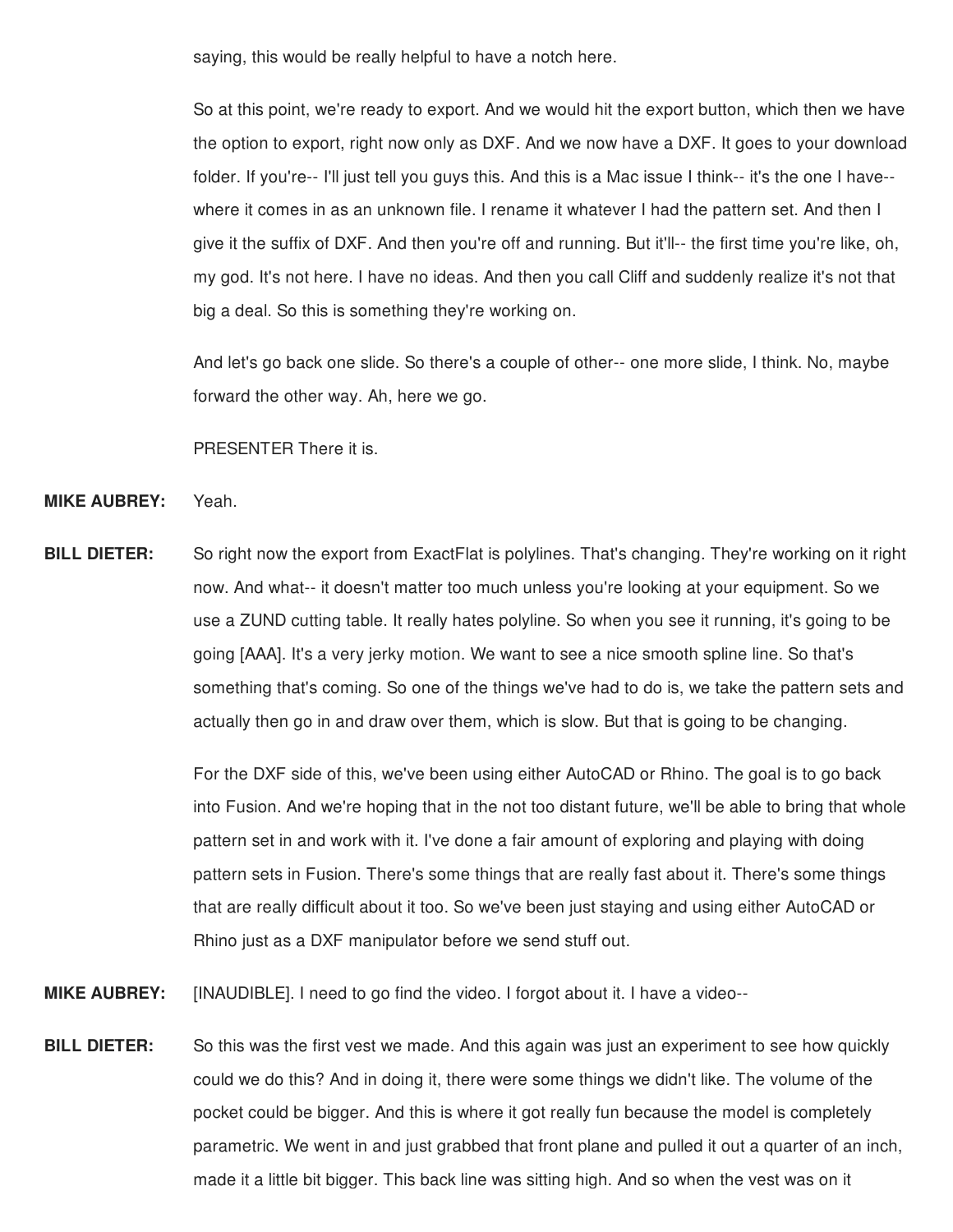actually slumped forward a little bit. And by lowering that back, we felt there was a better fit. And again, we lowered like an inch and a half. But it's-- you saw how easy it is to move those lines around then just send it right back into ExactFlat. And we cut it out. And then we moved into--

made it a little bigger. This back little bigger. This back line was sitting high. And so when the vest was on<br>This back little bigger. And so when the vest was on it and so when the vest was on it and so when the vest wa

**MIKE AUBREY:** Actually, I got ahead of myself. Yeah.

**BILL DIETER:** Yeah.

- **MIKE AUBREY:** So we went through all this.
- **BILL DIETER:** Yeah, there we go.
- **MIKE AUBREY:** Yeah. So we had a lot of great stuff going on in this design. I don't know if we want to pass it around. It's going-- be careful with it, it's our baby. We loved a lot of things about it. But the big one is, [INAUDIBLE] the back line was, it just didn't-- it just wasn't perfect there. We needed to widen the pocket. And we-- he had just finished designing a fishing vest and then everybody at his office came in there, hey, nice fishing vest. And he's like, it's not a fishing vest. So he got really mad, said we need to change the material. So that's where we moved on from that. And we're talking about, the point is iteration, all this stuff. And so, yeah. We were able to go in- we will submit you guys looking into our-- hopefully, you guys have taken that these are very adaptable models. So we went back in there and made our changes. And from that, this is the result of being able to go in and produce that second iteration. There were go.

So here Bill's-- we're using that ZUND, which is actually, for me, one of the coolest little pieces of machinery I ever got to see on this stuff. It just hauls through everything. And it's absurdly precise. And then we cut through-- what is it-- this is ballistic grade nylon, is that right?

**BILL DIETER:** This is a variation on ballistic nylon. It's actually used for the fuel tanks on F16 fighter jets.

- **MIKE AUBREY:** Yeah.
- **BILL DIETER:** It gets urethane coated heavily to create a soft bladder because they can't have rigid tanks for the amount of vibration and stuff they see. So it's a very tough material. And so we're just kind of speeding through sewing it. And it went together-- the thing that's so exciting about Fusion and using ExactFlat is the stuff just goes together. And there's-- we're hitting our marks. It goes around. Every now and then you'll make a slight tweak. But I mean, it's so slight. And the patterning experience is very easy. And it used to be you'd spend hours and, if not days on a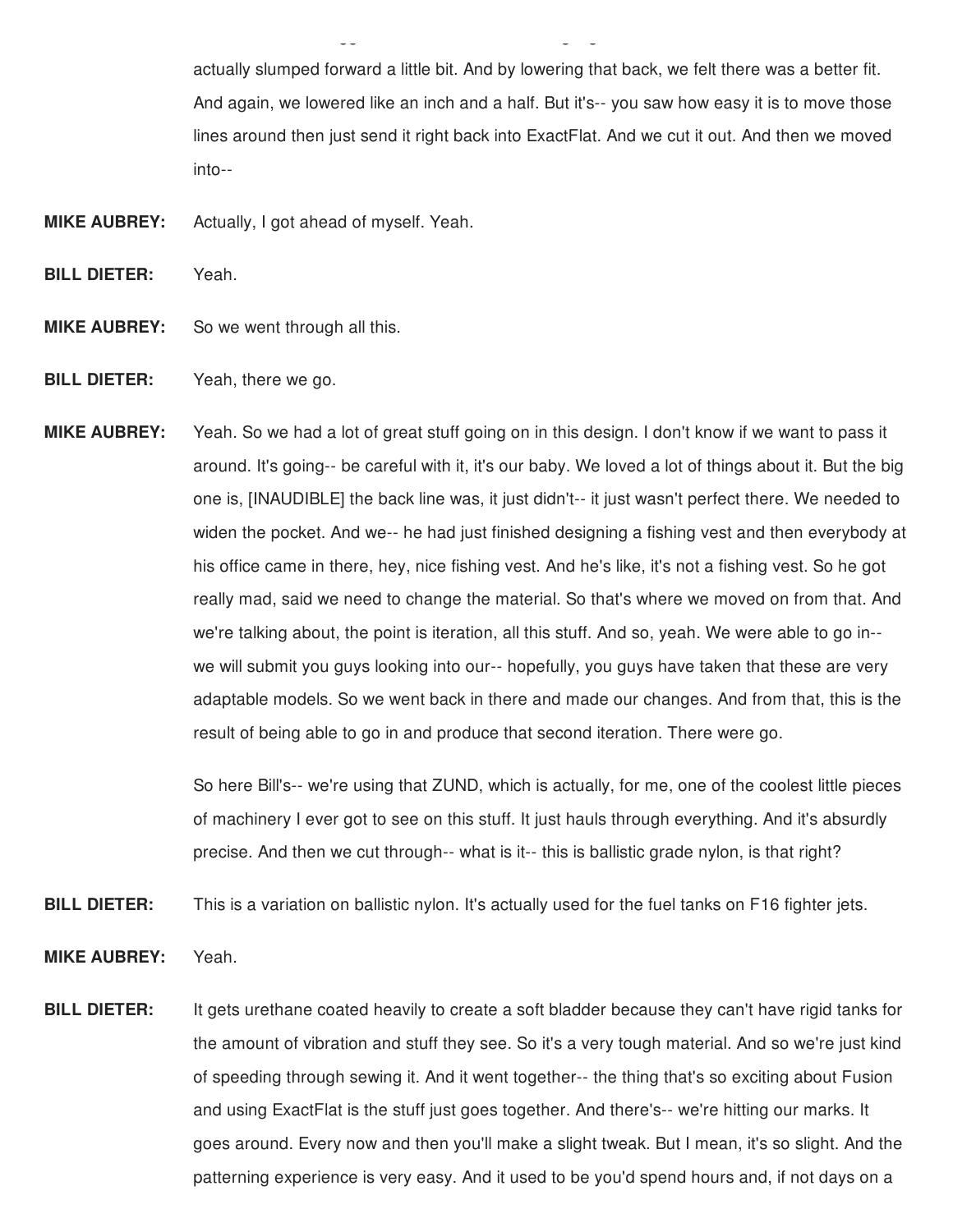pattern. And now it's minutes developing a pattern. And then putting something together is as fast as you can put it together. I can't actually sew that fast. But--

# [LAUGHTER]

--almost. But going through this, it's this iterative process of-- but making the physical thing. So everyone's always talking about iteration. While we want to iterate in the real world because we're going to see how those materials behave and how they react and stuff.

**MIKE AUBREY:** Yeah, pretty cool. So we've been talking at you for a while now. I imagine there are a couple of questions. Is there anything you guys wanted to get off your chest?

Yes, Klaus.

**AUDIENCE:** Access to academia?

- **MIKE AUBREY:** Access to academia. Well, everything, all these videos were given to you.
- **AUDIENCE:** Also I'd like the ExactFlat [INAUDIBLE]?

**CLIFFORD** I can [INAUDIBLE] questions.

**BROWN:**

- **AUDIENCE:** ExactFlat, is that also for academia [INAUDIBLE].
- **CLIFFORD BROWN:** Yes, there's a special program for academia. Just ping us, sales@exactflat.com or I have my business cards here. And we will set you up.

**MIKE AUBREY:** Other questions? I don't believe you.

### [LAUGHTER]

- **AUDIENCE:** When the-- for example, when you went through the first prototype and then you wanted to change [INAUDIBLE] and you made the pockets deeper, in the-- part of the process was parametric and easy to go in and change. There was the still the exporting through ExactFlat in this area. Is there like a remembering process in ExactFlat that we can leverage?
- **BILL DIETER:** I reran, I recollected all those faces. I use the word collect. I don't know if that's the right term to use but selecting all those faces that are going to make up my pattern. It doesn't take very long. And I just instinctually do that. It does remember the last thing. Like, so when you go out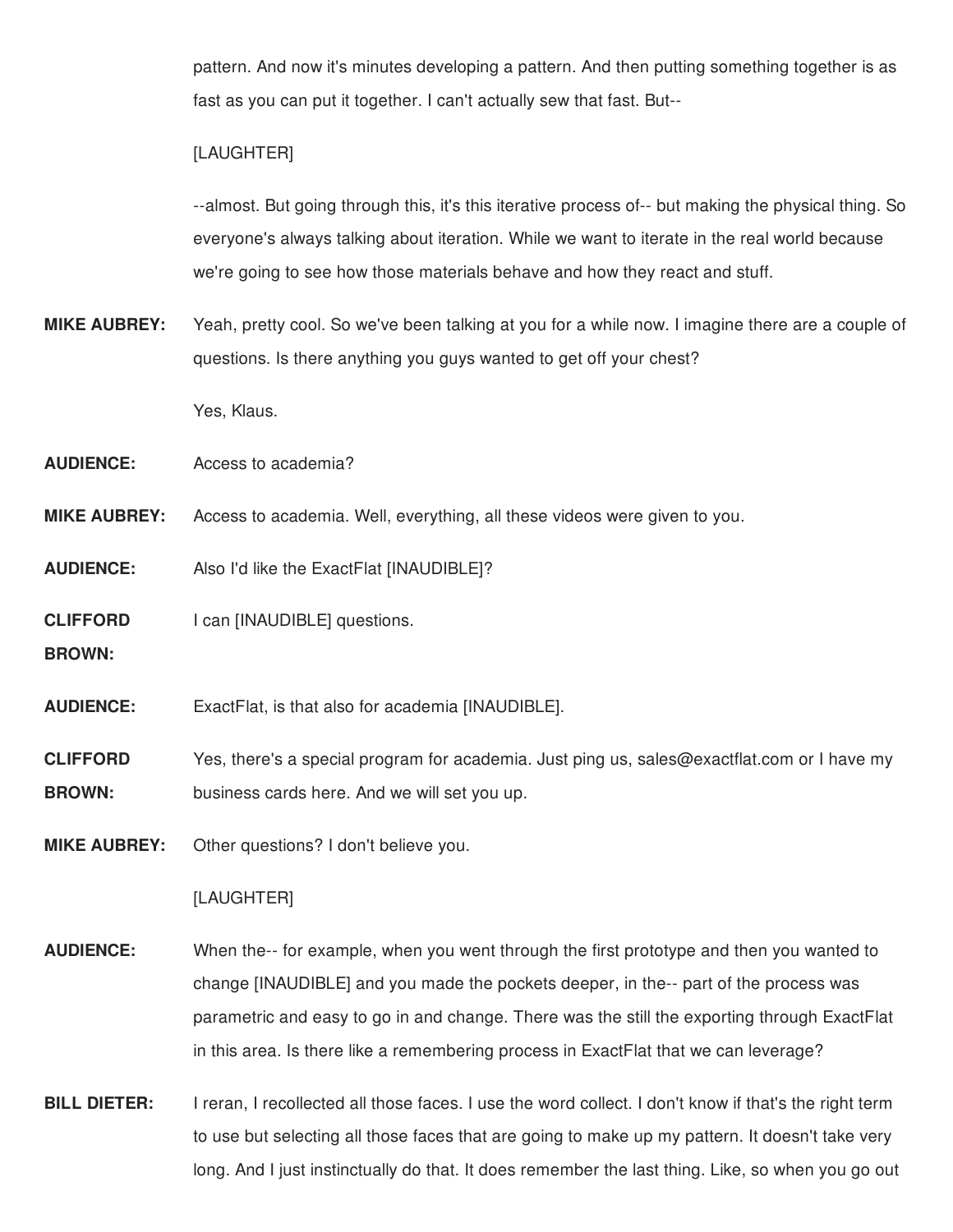of ExactFlat or Fusion, and you shut down and you turn it back on, if you've run that pattern, you could send it again to Fusion. So is that-- does it--

- **CLIFFORD BROWN:** So if it's parametric, as long as you don't change the typology, the pattern pieces are persistent. So they become part of your Fusion model. If you change the typology though, then you have to rerun it. So again, that's the 3D pieces. The 2D pieces, if you were to make a change and you now want a new 2D piece, you have to run that part of the process. But the 3D pieces are persistent. They're part of the Fusion model.
- **BILL DIETER:** Yes.
- **AUDIENCE:** So if you were to make something that wasn't form fitting to the body, say like, a suit jacket, would you have edited the mannequin before you started?
- **BILL DIETER:** That's the way I would handle it in Fusion. There's Optitex, and Gerber, and Lectra, and there's another one, and those are-- they are completely dialed towards apparel, so they're designed for draping. We don't use them because we don't really work on apparel, per se. We're working on more textile based equipment and stuff. And we need to be able to move into working with-- we build tons of tooling. We do tons of compression molding and stuff. And so to be able to pull tooling from our models is really valuable. You can't do anything even close to that in those programs. So if you were to use Fusion, yes, you would modify in tsplines, or start pulling and pushing to create the form that you would want. And it wouldn't be that bad. It would be-- I've been playing with that on some footwear stuff.
- **AUDIENCE:** Thank you.
- **MIKE AUBREY:** Also, I would add to that, if you really aren't going to be creating your flat pattern from that, we can bring the scan in and you can dimension around that as well. So I bet you could get away with doing actually quite a bit less.
- **BILL DIETER:** Yes.
- **AUDIENCE:** [INAUDIBLE]
- **BILL DIETER:** Yeah. Yeah, actually-- and that's not in here. And so there is a super slick way to make a dart. So if we had-- does everyone know what a dart is?
- **MIKE AUBREY:** Who doesn't? I had--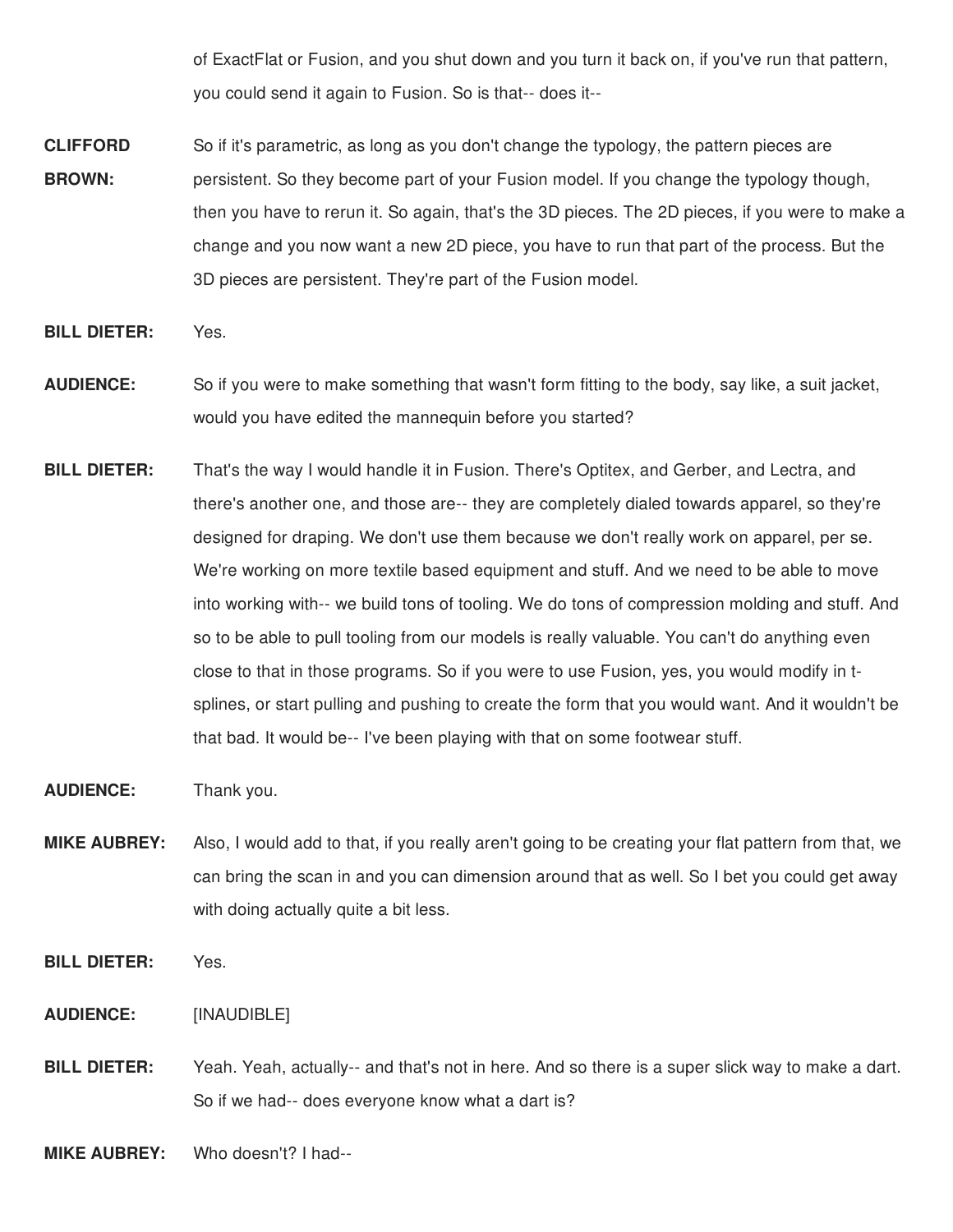- **BILL DIETER:** OK, so we've got a piece of fabric and we want to do a dart. So that's a dart. So it's still all this piece of fabric. And it's either going to be a dart or a tuck. So can everyone see what I'm doing. I'm just pinching the fabric. But this is all one piece. So if you've got a line in there, which might be naturally occurring in your model, or you could draw it in, use the pipe tool. And you're going to click on that line. And you're going to create a pipe. And you're just going to do it at like 1,007 inch, or 5,007 inch. And it will be this little pipe. And you're going to use it as a cutting tool. And you're going to take that material away. And in textiles we're not looking to have this completely watertight structure. We don't need it because of what fabric is going to do. So we're OK with there being a split. And so it's going to then go into ExactFlat and it's going to say, oh, those two edges aren't touching? And you're going to see this perfect dart. It's so fast.
- **MIKE AUBREY:** Yeah, we actually debated if we wanted to show a darting example. And we had a fear-- and it worked out actually OK. But yeah we-- you should come talk to us afterwards and we can--
- **BILL DIETER:** It's really fun.
- **MIKE AUBREY:** I think we have video.
- **BILL DIETER:** Because doing darts is actually pretty difficult, and doing them accurately.
- **MIKE AUBREY:** Well, I'm sure you guys probably have some more questions, other stuff, definitely when the class is up come up and chat with us and stuff. If you want to check out Dave and Dave's ballistic vest, definitely feel like you can come up and chat with us. This has also been a really fun part of this process making Bill feel awkward as I take pictures of him.

So guys, the summary, I start off with my super bold statements about how textile based product demands iteration to innovate. And hopefully, one of the themes you guys are getting throughout all of Autodesk university is that were here as your partner to help make that go faster. So online software, where we're seeing all of the software industry go on this stuff, that plays a big part in this innovation. I'll remind you again, this workflow literally didn't exist a year ago. You guys are seeing some bleeding edge stuff here. And I hope you appreciate that, and you seize the moment, and capitalize on it, because you among the first to do. And that's pretty special.

So the process itself is yours to use. But I mean, what you create is-- that's why we're so excited to bring it to you. Because you guys do amazing stuff. So with that, Bill and I thank you,